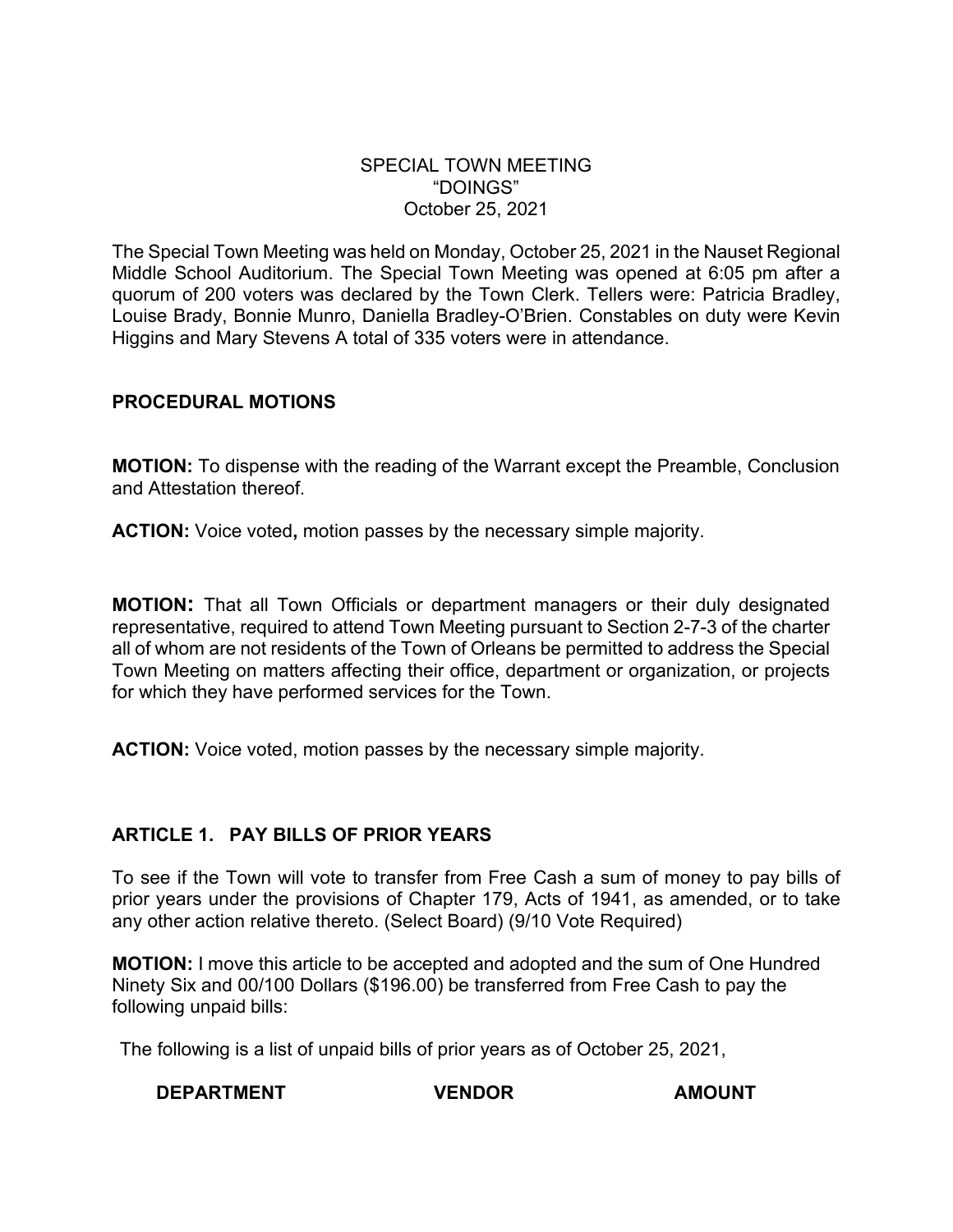| <b>Historical Committee</b>                 | Gatehouse Media          | \$8.20   |
|---------------------------------------------|--------------------------|----------|
| Old Kings Highway<br>Reg. Historic District | Gatehouse Media          | \$18.89  |
| <b>Department of Public</b><br><b>Works</b> | Mid-Cape Home<br>Centers | \$33.96  |
| Department of Public<br><b>Works</b>        | Baskin's Ace Hardware    | \$16.31  |
| Department of Public<br><b>Works</b>        | Unifirst                 | \$15.19  |
| <b>Board of Appeals</b>                     | Gatehouse Media          | \$103.34 |
| <b>TOTAL</b>                                |                          | \$195.89 |

| SB: | $0 - YES$ | $0 - NO$ | $0 - ABSTAIN$ |
|-----|-----------|----------|---------------|
| FC: | $0 - YES$ | $0 - NO$ | $0 - ABSTAIN$ |

**ACTION:** Yes = 212 No = 3, motion passes by the necessary simple majority

# **ARTICLE 2. FY 22 BUDGET ADJUSTMENTS**

To see if the Town will vote to transfer from available funds, such sums of money as necessary to supplement the operating budgets of the various Town departments for Fiscal Year 2022 as follows:

- 1. Raise and appropriate the sum of Forty Thousand Seven Hundred Seventy Nine and 00/100 Dollars (\$40,779.00), or any other sum, to the Finance Department Salaries Account for the purpose of funding an increase in hours for the principal clerk's position from a 19 hour part-time position to a 40 hour full-time position.
- 2. Raise and appropriate the sum of Thirty Two Thousand and 00/100 Dollars (\$32,000.00), or any other sum, to the Fuel Expense Account to fund an increase in estimated fuel costs based on the Barnstable County FY 22 fuel bids.
- 3. Raise and appropriate the sum of Thirty Thousand and 00/100 Dollars (\$30,000.00), or any other sum, to the Insurance and Bonds Expense Account to fund an increase in Property and Casualty premium costs.
- 4. Transfer from the Water Surplus Account the sum of Sixteen Thousand Five Hundred Ninety Five and 00/100 Dollars (\$16,595.00), or any other sum, to the Water Department Salaries Account to fund contract obligations with the Town of Orleans Managers Union, the United Steelworkers Local Union 9158 Unit #2 Clerical and Technical Union, and the United Steelworkers Local Union 13507.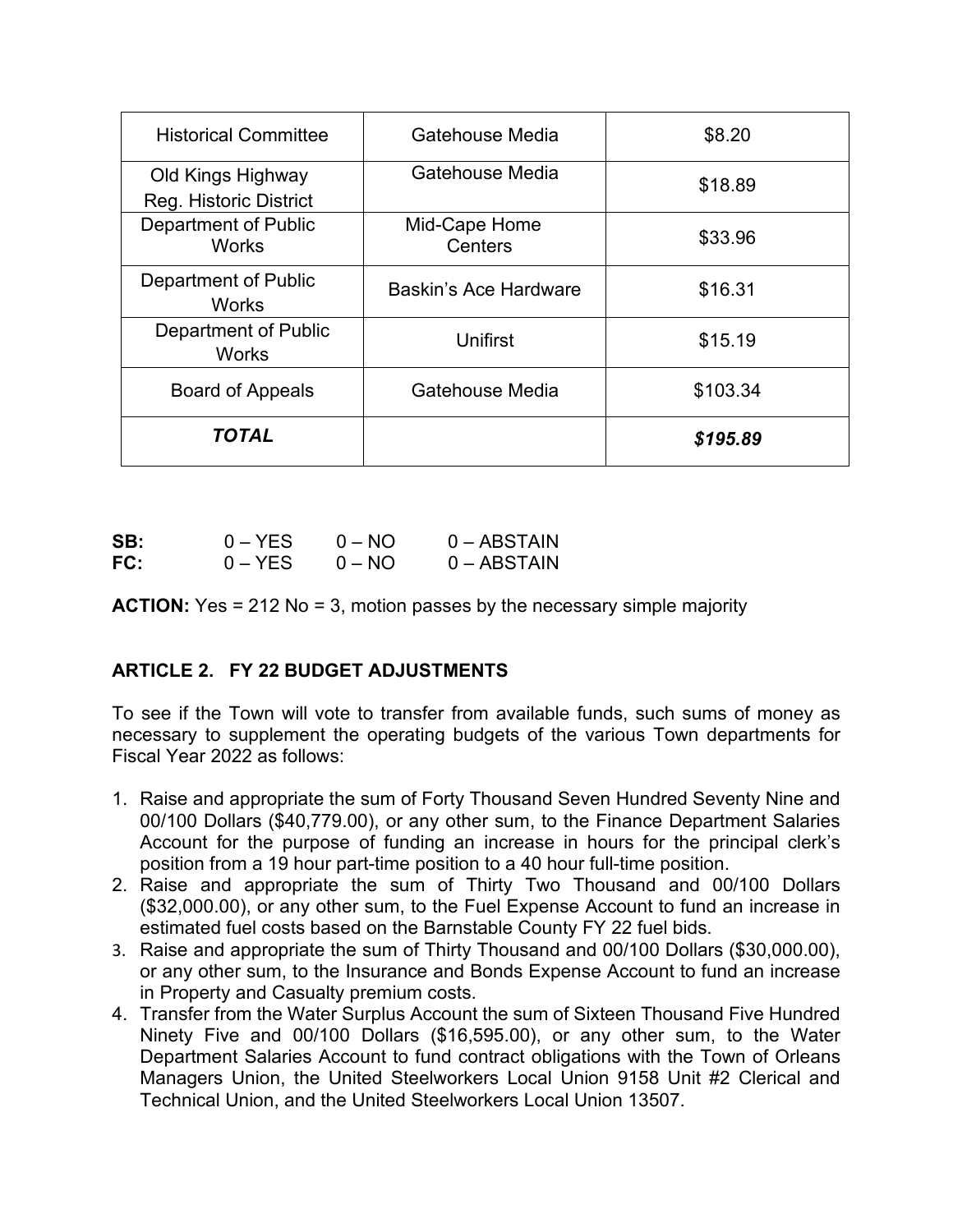- 5. Transfer from the Transfer Station Enterprise Fund Budgeted Surplus account the sum of Eighteen Thousand and 00/100 Dollars (\$18,000.00), or any other sum, to the Transfer Station Enterprise Fund Capital Outlay account for the purpose of providing additional funding to replace a 2007 Stetco Trailer.
- 6. Transfer from the Transfer Station Enterprise Fund Budgeted Surplus account the sum of Thirty Five Thousand and 00/100 Dollars (\$35,000.00), or any other sum, to the Transfer Station Enterprise Fund Expense account to fund emergency repairs on the trash compactors.

Or to take any other action relative thereto. (Select Board) (Simple Majority Vote Required)

**MOTION:** I move this article be accepted and adopted as printed in the warrant and that the sum of One Hundred Two Thousand Seven Hundred Seventy Nine and 00/100 Dollars (\$102,779.00) be raised and appropriated, and that the sum of Sixteen Thousand Five Hundred Ninety Five and 00/100 Dollars (\$16,595.00) be transferred from Water Surplus, and that the sum of Fifty Three Thousand and 00/100 Dollars (\$53,000) be transferred from the Transfer Station Enterprise Fund Budgeted Surplus account for the purposes set forth in the article.

| SB: | $4 - YES$ | $0 - NO$ | $0 - ABSTAIN$ |
|-----|-----------|----------|---------------|
| FC: | $5 - YES$ | $0 - NO$ | $0 - ABSTAIN$ |

**ACTION:** Voice voted, motion passes by the necessary simple majority

# **ARTICLE 3. FY22 BUDGET ADJUSTMENT SEWER ENTERPRISE FUND**

To see if the Town will vote to transfer from the Wastewater Special Purpose Stabilization Fund the sum of Two Hundred Thousand and 00/100 Dollars (\$100,000.00), or any other sum, to the Sewer Enterprise Fund Expense Account for the purpose of funding the new position of Sewer Coordinator and the Sewer Operations Contractor; or to take any other action relative thereto. (Select Board) (2/3 Majority Required)

**MOTION:** I move this article be accepted and adopted as printed in the warrant and that the sum of One Hundred Thousand and 00/100 Dollars (\$100,000.00) be transferred for this purpose.

| SB: | $4 - YES$ | $0 - NQ$ | $0 - ABSTAIN$ |
|-----|-----------|----------|---------------|
| FC: | $8 - YES$ | $0 - NO$ | $0 - ABSTAIN$ |

**ACTION:** Yes = 259 No = 12 , motion passes by the necessary 2/3 majority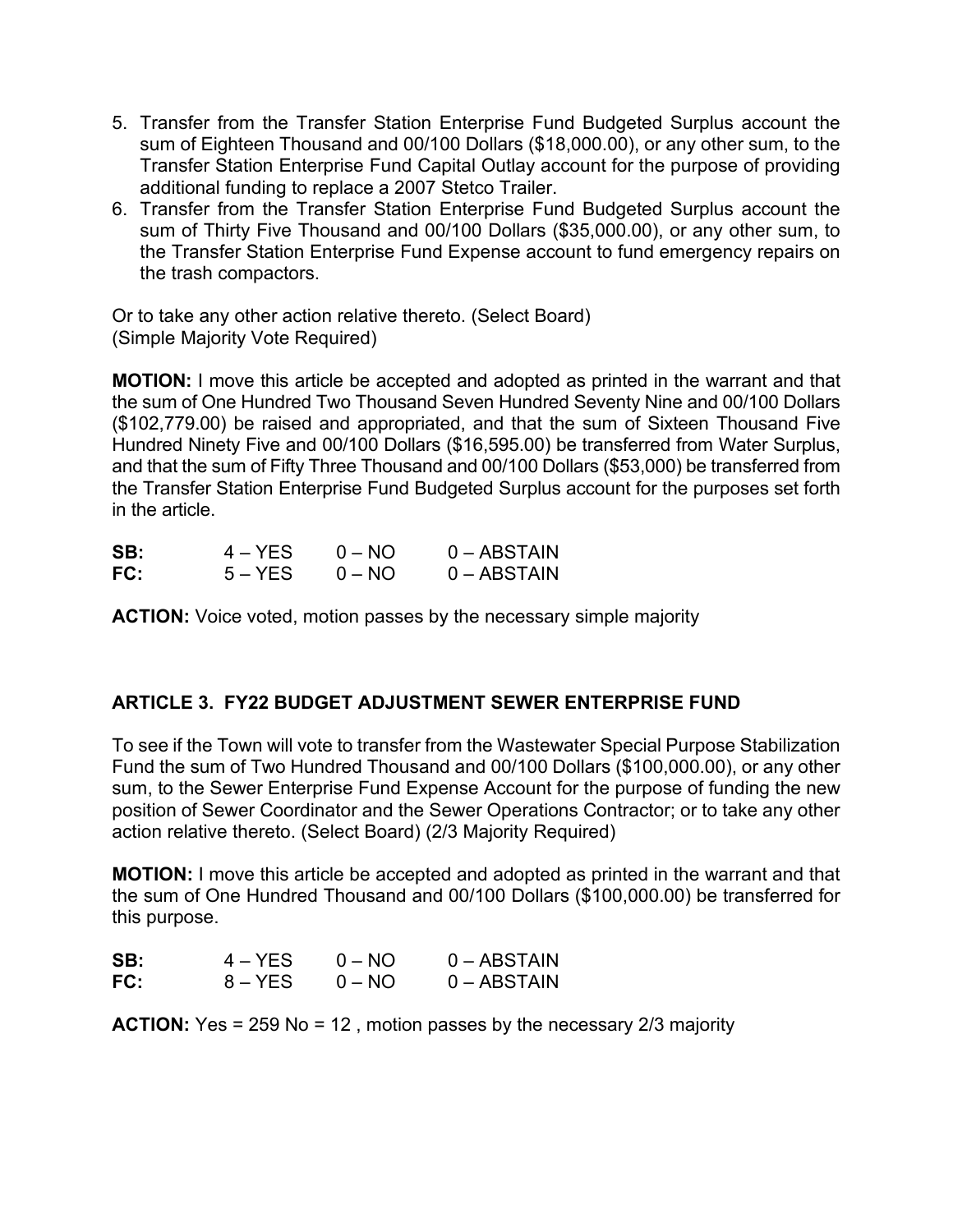### **ARTICLE 4. FUND SHORTFALL IN REVOLVING FUND FOR ELECTRIC CHARGE STATIONS**

To see if the Town will vote to transfer the sum of Five Hundred and 00/100 Dollars (\$500.00), or any other sum, from Free Cash to the Electric Charge Stations Revolving Fund; or to take any action relative thereto. (Select Board) (Simple Majority Vote Required)

**MOTION:** I move that this article be accepted and adopted as printed in the warrant and that the sum of five hundred dollars (\$500.00) be transferred from Free Cash for this purpose.

| SB: | $4 - YES$ | $0 - NO$ | $0 - ABSTAIN$ |
|-----|-----------|----------|---------------|
| FC: | $6 - YES$ | $1 - NO$ | $0 - ABSTAIN$ |

**ACTION:** Voice voted, motion passes by the necessary simple majority

## **ARTICLE 5. FUND POLICE DETAIL**

To see if the Town will vote to transfer from Free Cash the sum of Two Hundred Four and 00/100 Dollars (\$204.00), or any other sum, to line item #89-25500 (Police Details) to reimburse the town for uncollectible police detail expenses incurred in prior years; or to take any action relative thereto. (Select Board) (Simple Majority Vote Required)

**MOTION:** I move that this article be accepted and adopted as printed in the warrant and that the sum of Two Hundred Four and 00/100 Dollars (\$204.00) be transferred from Free Cash for this purpose.

| SB: | $4 - YFS$ | $0 - \text{NO}$ | $0 - ABSTAIN$ |
|-----|-----------|-----------------|---------------|
| FC: | 7 – YES   | $0 - NO$        | $0 - ABSTAIN$ |

**ACTION:** Voice voted, motion passes by the necessary simple majority

### **ARTICLE 6. FUND INSTALLATION OF LANDFILL METHANE GAS FLARE REPLACEMENT**

To see if the Town will vote to borrow the sum of Three Hundred Sixty Five Thousand and 00/100 Dollars (\$365,000.00), or any other sum, for the purpose of funding the replacement of the methane gas flare at the landfill, including all expenses incidental and related thereto; provided however that such vote shall not take effect until the Town votes to exempt from the limitations of total taxes imposed by Massachusetts General Law Chapter 59 § 21C (Proposition 2 1/2) amounts required to pay the principal and interest of the borrowing approved by such vote and further authorize the Select Board and/or Town Administrator to apply for and accept any Federal, State, County or other funds that may be available for this purpose and to enter into Intermunicipal Agreements for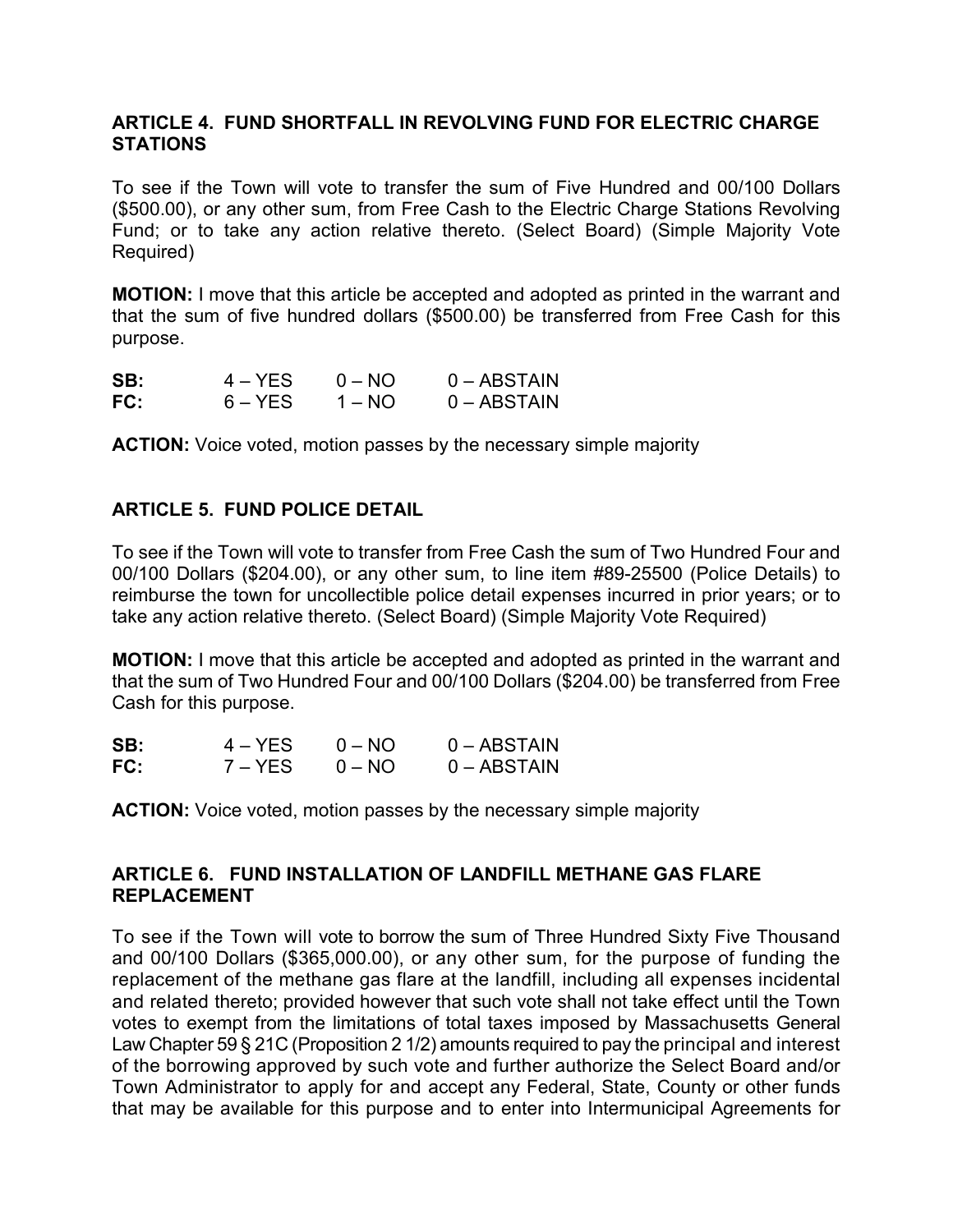acceptance of any such grants or funds which shall be used to offset the total appropriation authorized herein, or to take any other action relative thereto. (Select Board) (3/4 Vote Required)

**MOTION:** I move that this article be accepted and adopted as printed in the warrant and that the sum of Three Hundred Sixty Five Thousand and 00/100 Dollars (\$365,000.00), be appropriated for this purpose and for costs incidental and related thereto, and that the Treasurer, with approval of the Select Board, is authorized to borrow the sum of Three Hundred Sixty Five Thousand and 00/100 Dollars (\$365,000.00) pursuant to Massachusetts General Laws, Chapter 29C and Chapter 44 Sec. 7 and 8**,** or any other enabling authority, and to issue bonds or notes of the Town therefore, provided however that this vote shall not take effect until the Town votes to exempt from the limitations on total taxes imposed by the Massachusetts General Laws Chapter 59, Section 21C (Proposition 2  $\frac{1}{2}$  so called) the amounts required to pay the principal and interest on the borrowing approved by such vote. Any premium received by the Town upon the sale of any bonds or notes approved by this vote, less any such premium applied to the payment of the costs of issuance of such bonds or notes, may be applied to the payment of costs approved by this vote in accordance with Chapter 44, Section 20 of the General Laws, thereby reducing the amount authorized to be borrowed to pay such costs by a like amount.

| SB: | $4 - YES$ | $0 - NO$ | $0 - ABSTAIN$ |
|-----|-----------|----------|---------------|
| FC: | $5 - YES$ | $0 - NO$ | $0 - ABSTAIN$ |

**ACTION:** Yes = 267 No = 33 motion passes by the necessary 3/4 majority

# **ARTICLE 7. FUND NAUSET BEACH RETREAT PHASE 2 PROJECT**

To see if the Town will vote to borrow the sum of Three Million Three Hundred Thousand and 00/100 Dollars (\$3,300,000.00), or any other sum, for the purpose of funding the construction of a new 218-space parking lot, access road connecting to the Nauset Beach parking lot, and a septic system leach field, including all expenses incidental and related thereto; provided however that such vote shall not take effect until the Town votes to exempt from the limitations of total taxes imposed by Massachusetts General Law Chapter 59 § 21C (Proposition 2 1/2) amounts required to pay the principal and interest of the borrowing approved by such vote and further authorize the Select Board and/or Town Administrator to apply for and accept any Federal, State, County or other funds that may be available for this purpose and to enter into Intermunicipal Agreements for acceptance of any such grants or funds which shall be used to offset the total appropriation authorized herein, or to take any other action relative thereto. (Select Board) (2/3 Vote Required)

**MOTION:** I move that this article be accepted and adopted as printed in the warrant and that the sum of Three Million Three Hundred Thousand and 00/100 Dollars (\$3,300,000.00), be appropriated for this purpose and for costs incidental and related thereto, and that the Treasurer, with approval of the Select Board, is authorized to borrow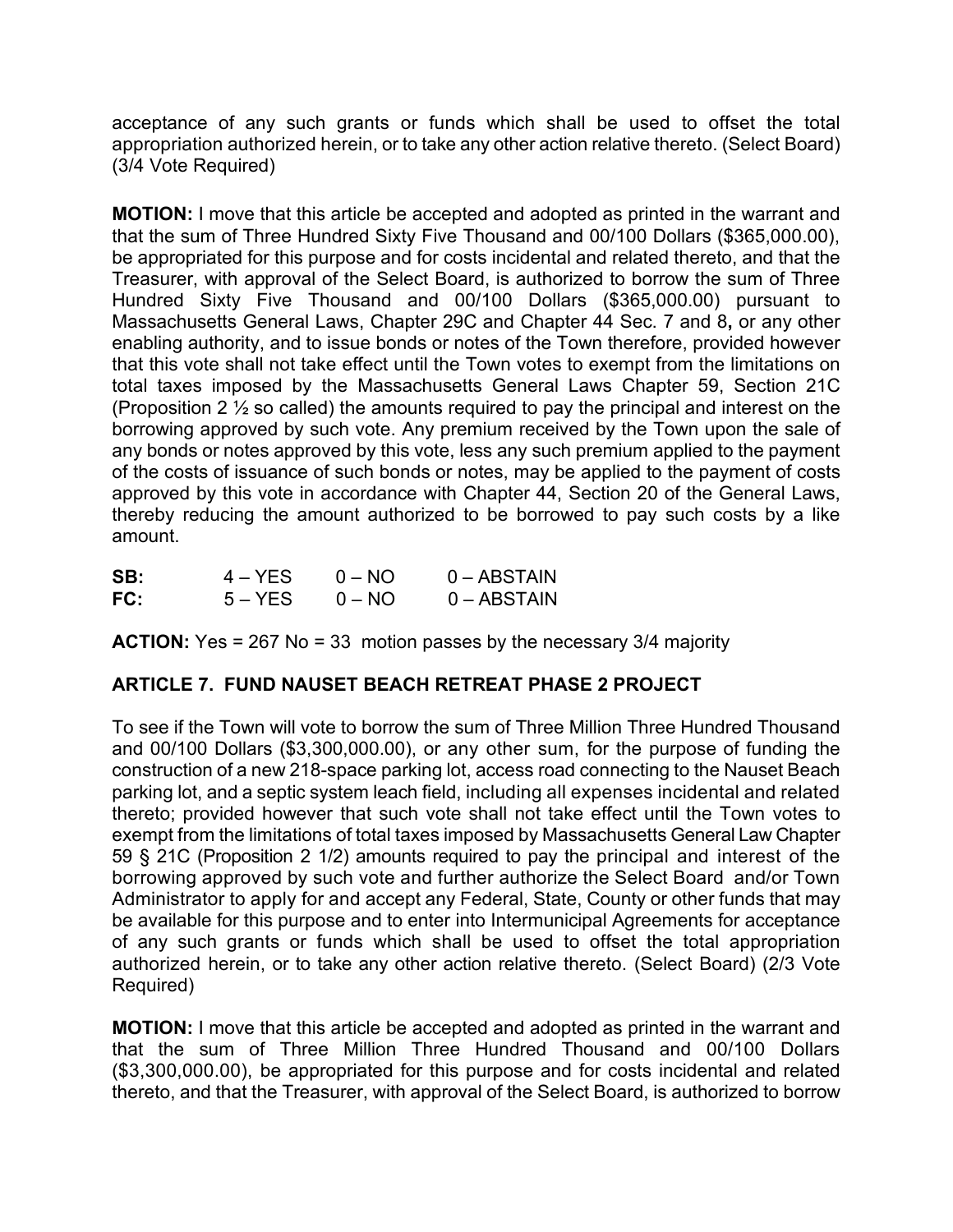the sum of Three Million Three Hundred Thousand and 00/100 Dollars (\$3,300,000.00) pursuant to Massachusetts General Laws, Chapter 29C and Chapter 44 Sec. 7 and 8**,** or any other enabling authority, and to issue bonds or notes of the Town therefore, provided however that this vote shall not take effect until the Town votes to exempt from the limitations on total taxes imposed by the Massachusetts General Laws Chapter 59, Section 21C (Proposition 2 ½ so called) the amounts required to pay the principal and interest on the borrowing approved by such vote. Any premium received by the Town upon the sale of any bonds or notes approved by this vote, less any such premium applied to the payment of the costs of issuance of such bonds or notes, may be applied to the payment of costs approved by this vote in accordance with Chapter 44, Section 20 of the General Laws, thereby reducing the amount authorized to be borrowed to pay such costs by a like amount.

| SB: | $4 - YES$ | $0 - NO$ | $0 - ABSTAIN$ |
|-----|-----------|----------|---------------|
| FC: | 7 – YES   | $0 - NO$ | $0 - ABSTAIN$ |

**ACTION:** Yes = 224 No = 81 motion passes by the necessary 2/3 majority

## **ARTICLE 8. FUND ROCK HARBOR DREDGING PROJECT**

To see if the Town will vote to borrow the sum of Five Hundred Eighty Thousand and 00/100 Dollars (\$580,000.00), or any other sum, for the purpose of funding the Rock Harbor Dredging project, including all expenses incidental and related thereto; provided however that such vote shall not take effect until the Town votes to exempt from the limitations of total taxes imposed by Massachusetts General Law Chapter 59 § 21C (Proposition 2 1/2) amounts required to pay the principal and interest of the borrowing approved by such vote and further authorize the Select Board and/or Town Administrator to apply for and accept any Federal, State, County or other funds that may be available for this purpose and to enter into Intermunicipal Agreements for acceptance of any such grants or funds which shall be used to offset the total appropriation authorized herein, or to take any other action relative thereto. (Select Board) (3/4 Vote Required)

**MOTION:** I move that this article be accepted and adopted as printed in the warrant and that the sum of Five Hundred Eighty Thousand and 00/100 Dollars (\$580,000.00), be appropriated for this purpose and for costs incidental and related thereto, and that the Treasurer, with approval of the Select Board, is authorized to borrow the sum of Five Hundred Eighty Thousand and 00/100 Dollars (\$580,000.00) pursuant to Massachusetts General Laws, Chapter 29C and Chapter 44 Sec. 7 and 8**,** or any other enabling authority, and to issue bonds or notes of the Town therefore, provided however that this vote shall not take effect until the Town votes to exempt from the limitations on total taxes imposed by the Massachusetts General Laws Chapter 59, Section 21C (Proposition 2 ½ so called) the amounts required to pay the principal and interest on the borrowing approved by such vote. Any premium received by the Town upon the sale of any bonds or notes approved by this vote, less any such premium applied to the payment of the costs of issuance of such bonds or notes, may be applied to the payment of costs approved by this vote in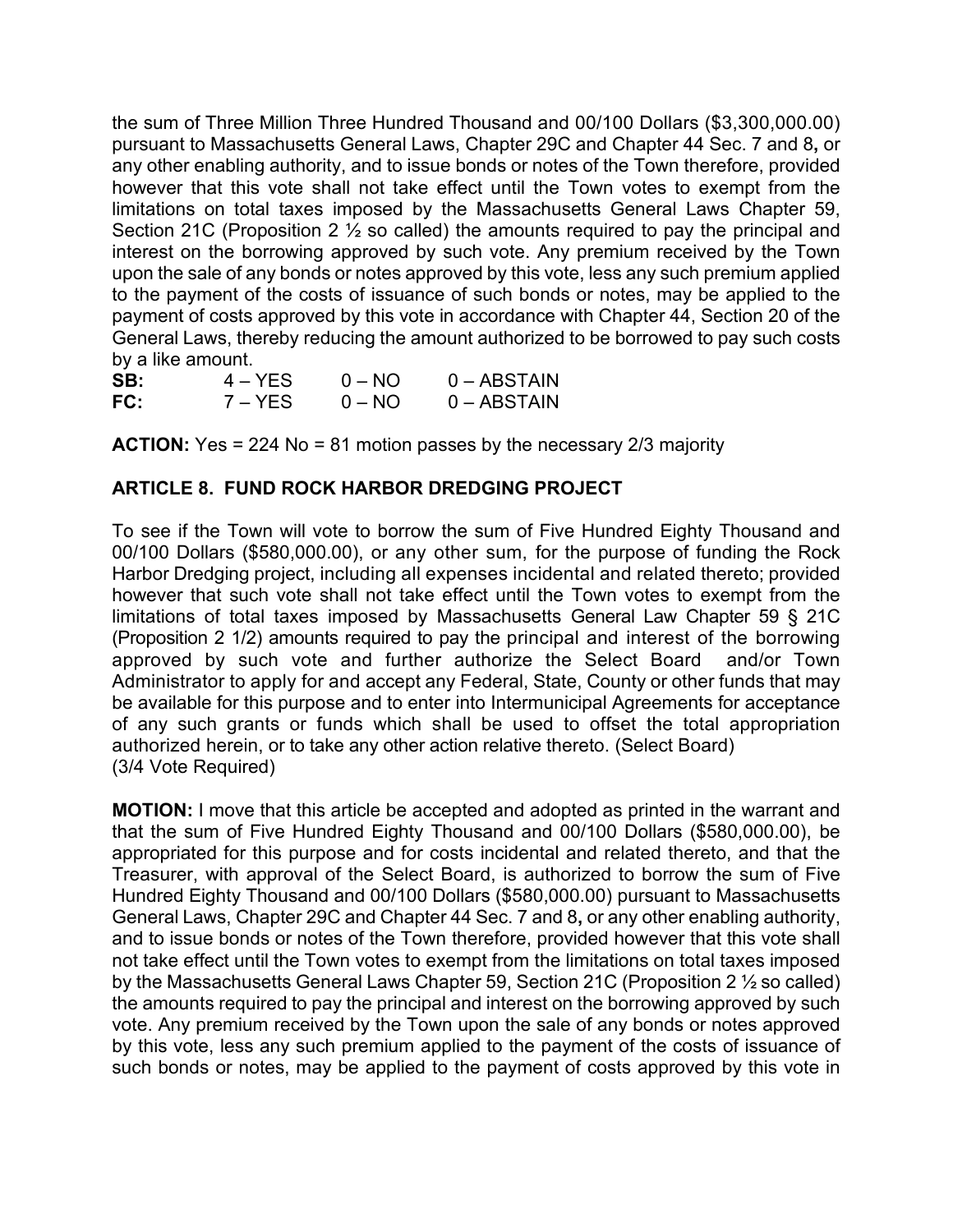accordance with Chapter 44, Section 20 of the General Laws, thereby reducing the amount authorized to be borrowed to pay such costs by a like amount.

| SB: | $4 - YES$ | $0 - NO$ | $0 - ABSTAIN$ |
|-----|-----------|----------|---------------|
| FC: | $5 - YES$ | $0 - NO$ | $0 - ABSTAIN$ |

**ACTION:** Yes = 292 No = 16 motion passes by the necessary 3/4 majority

### **ARTICLE 9. FUND UNIVERSAL PRE-SCHOOL SUPPORT PROGRAM**

To see if the Town will vote to raise and appropriate the sum of Four Hundred Ninety Five Thousand and 00/100 Dollars (\$495,000.00), or any other sum, including all expenses incidental and related thereto, for the purpose of funding universal Pre-school educational opportunities for the 3 and 4 year old population within the Town of Orleans, provided however that such appropriation shall be contingent upon the passage of a general override ballot question under the provisions of Massachusetts General Laws, Chapter 59 Sec. 21C, paragraph (g) and (m) (Proposition 2/1/2 so called); or to take any other action relative thereto. (Select Board) (Simple Majority Vote Required)

**MOTION:** I move that this article be accepted and adopted as printed in the warrant and that the sum of Four Hundred Ninety Five Thousand and 00/100 Dollars (\$495,000.00), be raised and appropriated for this purpose and for costs incidental and related thereto, provided however that this vote shall not take effect until the Town votes, pursuant to Massachusetts General Laws, Chapter 59 Sec. 21C, to assess an additional Four Hundred Ninety Five Thousand and 00/100 Dollars (\$495,000.00) in real estate and personal property taxes for the purpose of funding the universal Pre-school educational opportunities for the fiscal year beginning July 1, 2021.

| SB: | $3 - YES$ | $0 - NQ$ | $0 - ABSTAIN$ |
|-----|-----------|----------|---------------|
| FC: | 8 – YES   | $0 - NO$ | $0 - ABSTAIN$ |

**ACTION:** Voice voted, count unclear **ACTION:** Yes = 221 No = 86 motion passes by the necessary simple majority

#### **ARTICLE 10. APPROVE ADDITIONAL FUNDING FOR EXPANDED FIRE STATION FEASIBILITY STUDY**

To see if the town will vote to transfer from Free Cash the sum of One Hundred Thousand and 00/100 Dollars (\$100,000.00), or any other sum, for the purpose of funding a Fire Station Feasibility Study for a new Fire Station on the existing site or another site; or to take any other action relative thereto. (Select Board) (3/4 Vote Required).

**MOTION:** I move that this article be accepted and adopted as printed in the warrant and that the sum of One Hundred Thousand and 00/100 Dollars (\$100,000.00) be transferred from Free Cash for this purpose.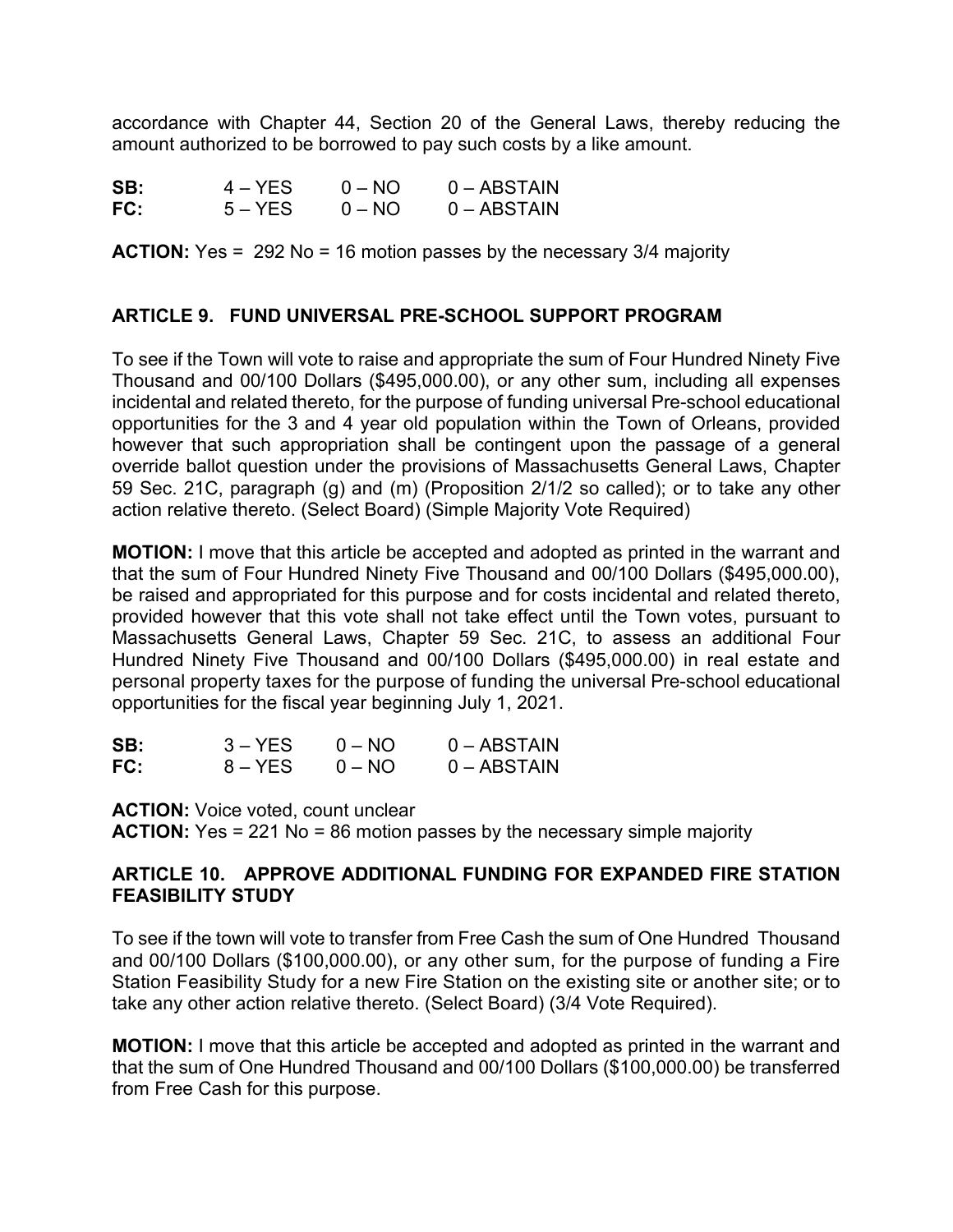| SB: | 4 – YES | $0 - NO$ | $0 - ABSTAIN$ |
|-----|---------|----------|---------------|
| FC: | 7 – YES | $0 - NO$ | $0 - ABSTAIN$ |

**AMENDED MOTION by Kyle Wibby:** I move that this article be accepted and adopted and that the sum of One Hundred Thousand and 00/100 Dollars (\$100,000.00) be transferred from Free Cash for this purpose; except the feasibility study should not examine land owned by Nauset Regional School District.

**ACTION:** Vote on amended motion Yes = 191 No = 121 motion passes by the necessary simple majority.

**MOTION:** To reconsider the amended motion. (2/3 vote required)

**ACTION**: Vote to reconsider amended motion Yes =154 No= 163 motion fails to receive the 2/3 majority

**ACTION:** Vote on article with amended motion. Yes = 256 No = 51, motion passes by the necessary 3/4 majority

### **ARTICLE 11. FUND CONSULTANT SERVICES FOR REUSE OF GOVERNOR PRENCE PROPERTIES**

To see if the Town will vote to transfer from Free Cash the sum of Seventy Five Thousand and 00/100 Dollars (\$75,000.00), or any other sum, for the purpose of funding consultant services to support the Governor Prence Planning Committee to undertake studies and community engagement efforts and make recommendations on how to proceed with the redevelopment of the properties; or to take any other action relative thereto. (Select Board) (Simple Majority Vote Required)

**MOTION:** I move this article be accepted and adopted as printed in the warrant and that the sum of Seventy Five Thousand and 00/100 Dollars (\$75,000.00) be transferred from Free Cash.

| SB: | $4 - YFS$ | $0 - NO$ | $0 - ABSTAIN$ |
|-----|-----------|----------|---------------|
| FC: | 7 – YES   | $0 - NO$ | $0 - ABSTAIN$ |

**ACTION:** Voice voted, motion passes by the necessary simple majority

### **ARTICLE 12. FUND VOTING EQUIPMENT AT TOWN ELECTIONS**

To see if the Town will vote to transfer from Free Cash the sum of Fifteen Thousand Dollars (\$15,000.00), or any other sum, for the purpose of leasing or purchasing additional voting equipment to be used at Town Elections, or to take any other action relative thereto. (Select Board) (Simple Majority Vote Required)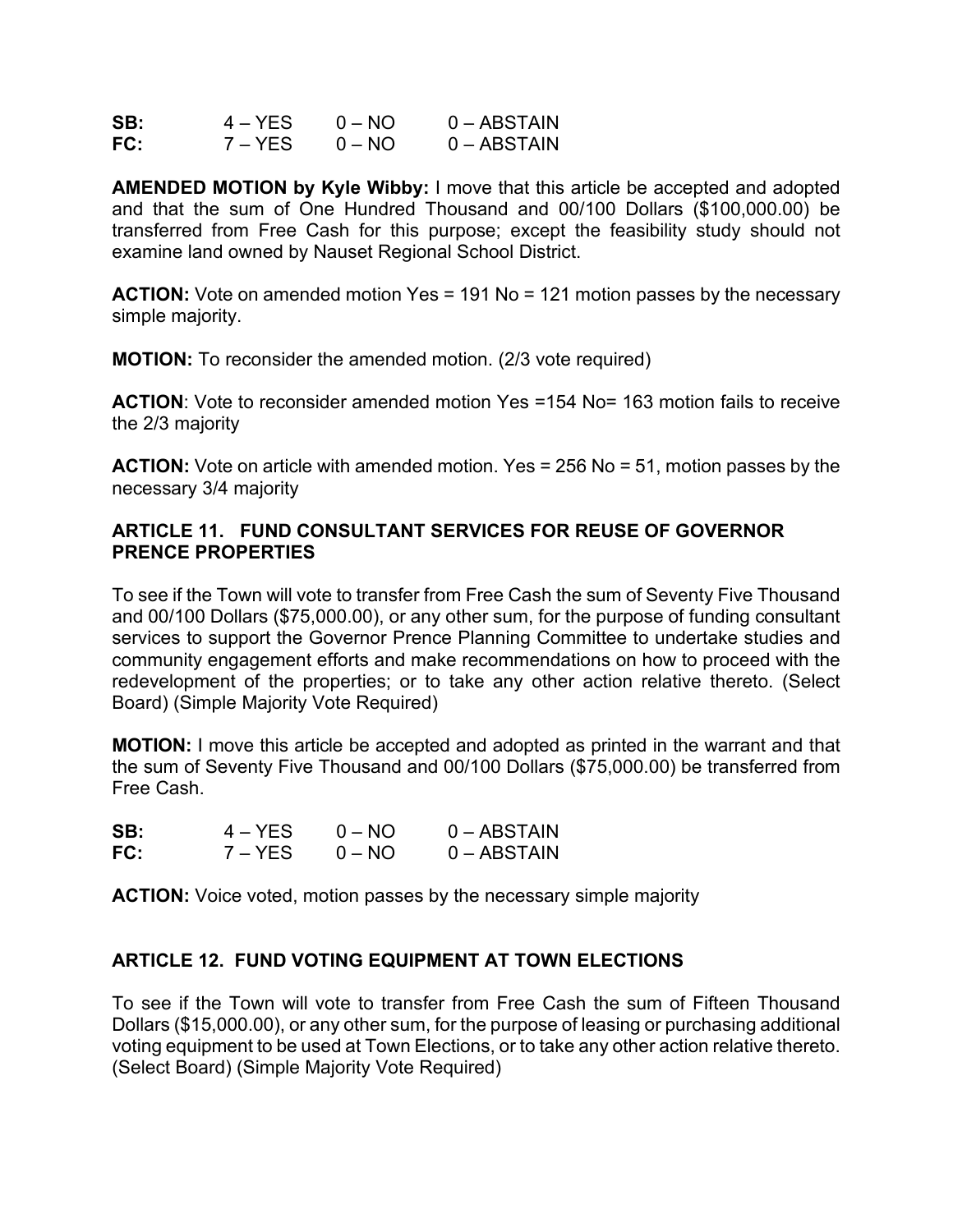**MOTION:** I move this article be accepted and adopted as printed in the warrant and that the sum of Fifteen Thousand and 00/100 Dollars (\$15,000.00) be transferred from Free Cash for this purpose.

| SB: | $4 - YES$ | $0 - NO$ | $0 - ABSTAIN$ |
|-----|-----------|----------|---------------|
| FC: | 7 – YES   | $0 - NO$ | $0 - ABSTAIN$ |

**ACTION:** Voice voted, motion passes by the necessary simple majority

## **ARTICLE 13. TRANSFER OF UNEXPENDED BOND PROCEEDS**

To see if the Town will appropriate the following unexpended amounts of money that were initially borrowed to finance the following project that is now complete and for which no further liability remains, to pay costs associated with replacing the water main on Rock Harbor Road authorized under Article 15 of the June 20, 2020 Annual Town Meeting, as permitted by Chapter 44, Section 20 of the General Laws:

| Unexpended | Date of    | Warrant | Original                                       |
|------------|------------|---------|------------------------------------------------|
| Amount     | Approval   | Article | Purpose                                        |
| \$4,388.66 | 05/07/2018 | 22      | Engineer/Design to Connect Well<br>#7 to Plant |
| \$1,152.72 | 05/13/2013 | 12      | Paint/Rehab Water Tank #1                      |

Or take any other action relative thereto. (Select Board) (2/3 Vote Required)

**MOTION:** I move this article to be accepted and adopted as printed in the warrant for the purpose(s) set forth in the article.

| SB: | $4 - YES$ | $0 - \text{NO}$ | $0 - ABSTAIN$ |
|-----|-----------|-----------------|---------------|
| FC: | $5 - YES$ | $0 - NO$        | $0 - ABSTAIN$ |

**ACTION:** Yes = 279 No = 11 motion passes by the necessary 2/3 majority

### **ARTICLE 14. RESCIND OLD DEBT AUTHORIZATIONS FOR CLOSED PROJECTS**

To see if the Town will vote to rescind the outstanding balance of the authorized and unissued borrowing for the following project:

|                                  | <b>TOWN</b>    |    | <b>AMOUNT</b>      |    |                               |                |
|----------------------------------|----------------|----|--------------------|----|-------------------------------|----------------|
|                                  | <b>MEETING</b> |    | ARTICLE AUTHORIZED |    | <b>ACTUAL</b><br><b>COSTS</b> | <b>RESCIND</b> |
| <b>NON - EXEMPT DEBT</b>         |                |    |                    |    |                               |                |
| Rock Harbor Water Main<br>Design | 05/13/2019     | 24 | \$72,000.00        | \$ | 70.400.00                     | \$1,600.00     |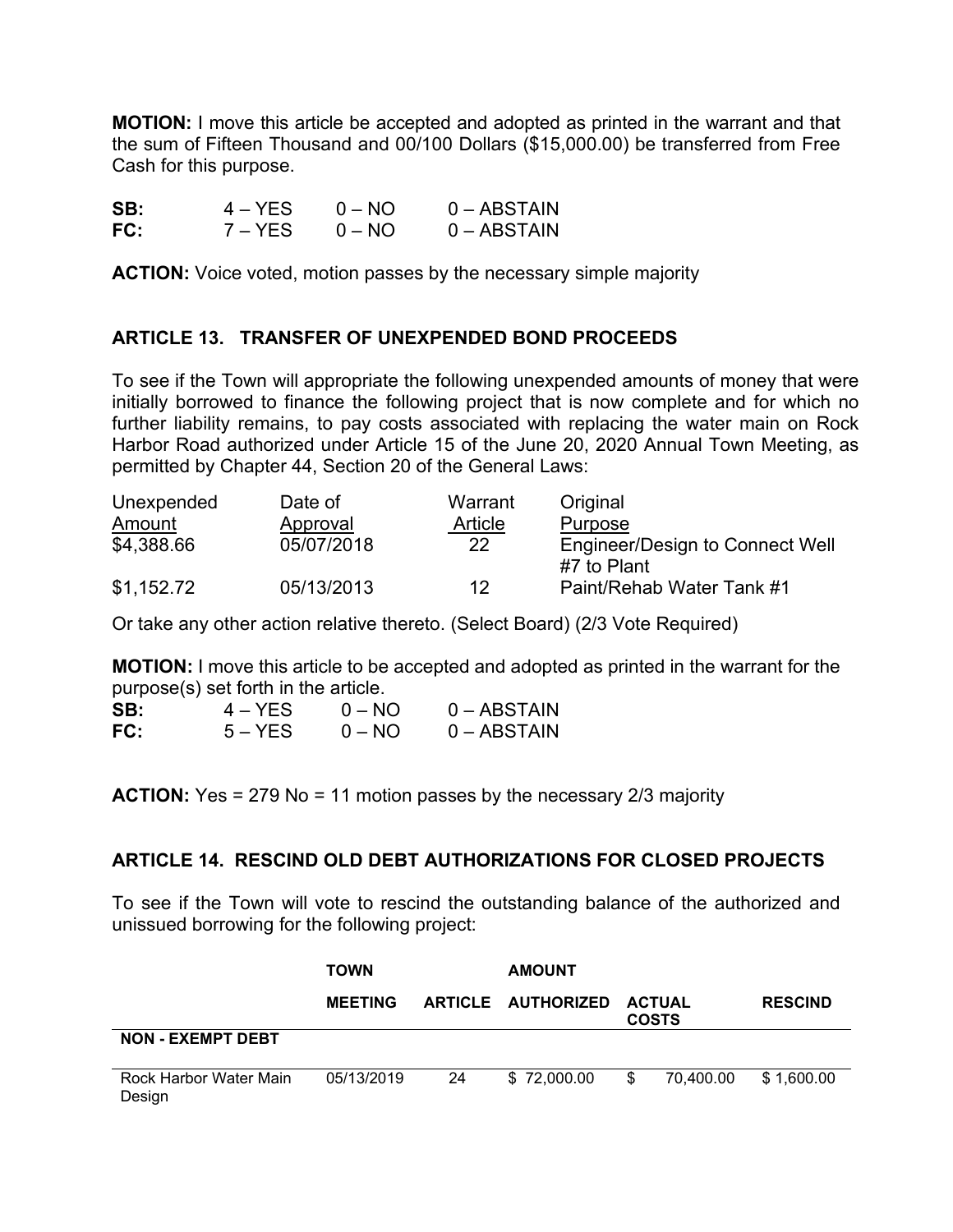| <b>TOTAL NON-EXEMPT</b>                                | \$72.000.00 | 70.400.00 | \$ 1.600.00 |
|--------------------------------------------------------|-------------|-----------|-------------|
| <b>DEBT</b>                                            |             |           |             |
| <b>TOTAL AUTHORIZED &amp; UNISSUED TO BE RESCINDED</b> |             |           | \$1.600.00  |

The total to be rescinded is One Thousand Six Hundred and 00/100 Dollars (\$1,600.00).

Or to take any other action relative thereto. (Select Board) (Simple Majority Vote Required)

**MOTION:** I move that this article be accepted and adopted as printed in the warrant for the purpose(s) set forth in the article.

| SB: | $4 - YES$ | $0 - \text{NO}$ | $0 - ABSTAIN$ |
|-----|-----------|-----------------|---------------|
| FC: | $5 - YES$ | $0 - NQ$        | $0 - ABSTAIN$ |

**ACTION:** Voice voted, motion passes by the necessary simple majority

### **ARTICLE 15. APPLICATION OF BOND ANTICIPATION NOTES PREMIUMS**

To see if the Town will vote to appropriate the premium paid to the Town upon the sale of notes issued on February 5, 2021 to pay costs of the following capital projects and to reduce the amounts appropriated for such projects by the same amount as follows:

- (a) Water Quality Management Plan project authorized by vote of the Town on May 7, 2018 (ATM Article 14) in the amount of One Hundred Sixty Two Thousand One Hundred Forty Six and 63/100 Dollars (\$162,146.63) and to reduce the amount authorized to be borrowed for such project, but not yet permanently financed by the Town, by the same amount;
- (b) Arey's Pond Land Acquisition project authorized by vote of the Town on June 20, 2020 (ATM Article 12) in the amount of Eight Thousand Six Hundred Forty Five and 12/100 Dollars (\$8,645.12) and to reduce the amount authorized to be borrowed for such project, but not yet permanently financed by the Town, by the same amount;
- (c) Fire Station HVAC/Interim Improvements project authorized by vote of the Town on June 20, 2020 (ATM Article 16) in the amount of Four Thousand Four Hundred Ninety One and 11/100 Dollars (\$4,491.11) and to reduce the amount authorized to be borrowed for such project, but not yet permanently financed by the Town, by the same amount;
- (d) Rock Harbor Water Main Replacement project authorized by vote of the Town on June 20, 2020 (ATM Article 15) in the amount of Fifteen Thousand Nine Hundred Eighty Two and 72/100 Dollars (\$15,982.72) and to reduce the amount authorized to be borrowed for such project, but not yet permanently financed by the Town, by the same amount;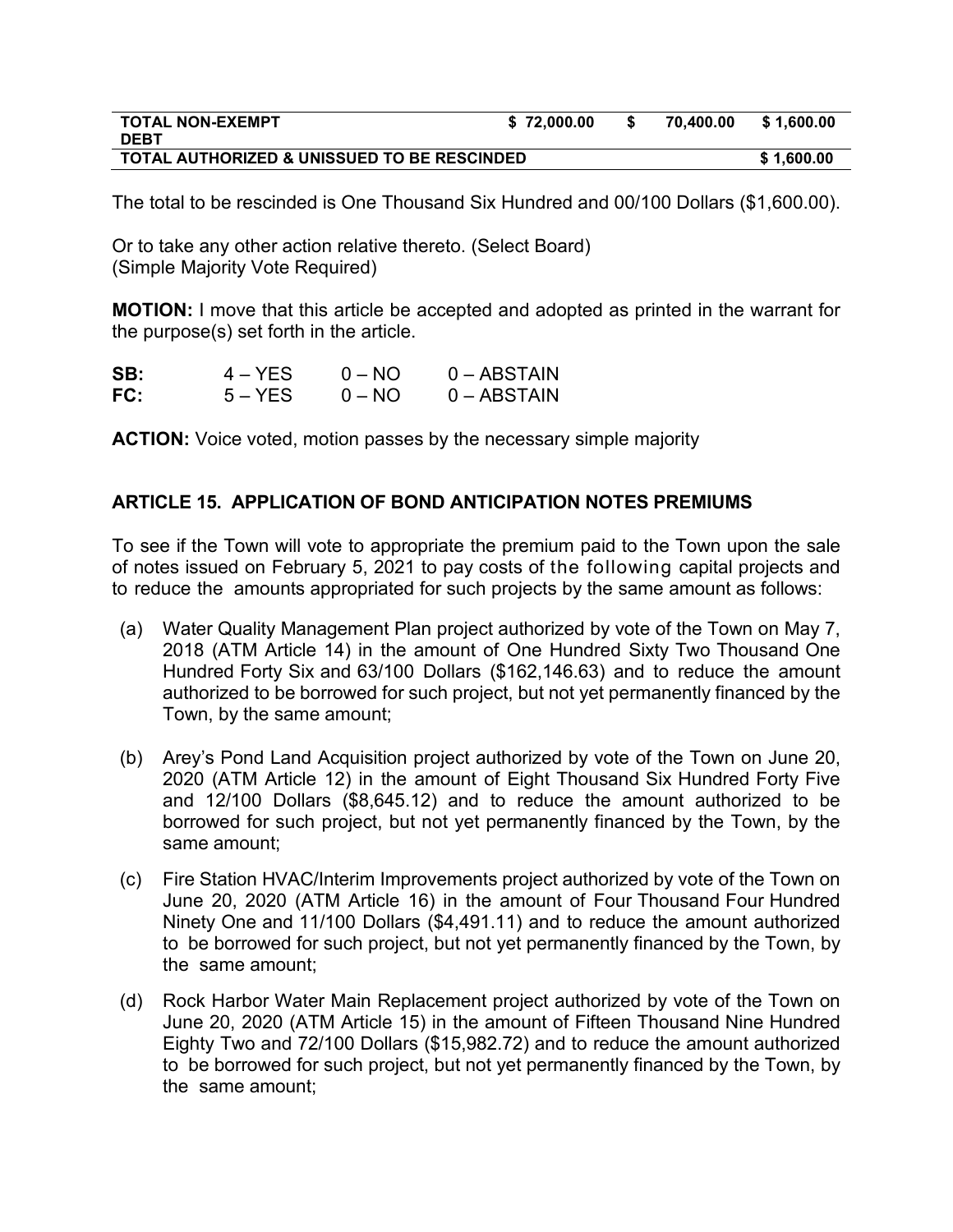- (e) Fire Station Feasibility Study project authorized by vote of the Town on October 31, 2020 (STM Article 13) in the amount of One Thousand One Hundred Twenty Two and 77/100 Dollars (\$1,122.77) and to reduce the amount authorized to be borrowed for such project, but not yet permanently financed by the Town, by the same amount;
- (f) Fire Department Pumper Truck project authorized by vote of the Town on October 31, 2020 (STM Article 14) in the amount of Seven Thousand Five Hundred Seventy Eight and 73/100 Dollars (\$7,578.73) and to reduce the amount authorized to be borrowed for such project, but not yet permanently financed by the Town, by the same amount;
- (g) Nauset Estuary Dredging Design project authorized by vote of the Town on October 31, 2020 (STM Article 16) in the amount of One Thousand Three Hundred Forty Seven and 33/100 Dollars (\$1,347.33) and to reduce the amount authorized to be borrowed for such project, but not yet permanently financed by the Town, by the same amount;
- (h) Pleasant Bay Engineering for Dredge Disposal Site Study project authorized by vote of the Town on October 31, 2020 (STM Article 18) in the amount of Five Hundred Sixty One and 39/100 Dollars (\$561.39) and to reduce the amount authorized to be borrowed for such project, but not yet permanently financed by the Town, by the same amount;
- (i) Nauset Beach Retreat Master Plan and Design project authorized by vote of the Town on May 7, 2018 (STM Article 6) in the amount of One Thousand Eight Hundred Fifty Four and 74/100 Dollars (\$1,854.74) and to reduce the amount authorized to be borrowed for such project, but not yet permanently financed by the Town, by the same amount;
- (j) Construction to Replace Bulkheads at Rock Harbor and Town Cove project authorized by vote of the Town on May 13, 2019 (ATM Article 23) in the amount of Three Thousand Eighty Eight and 03/100 Dollars (\$3,088.03) and to reduce the amount authorized to be borrowed for such project, but not yet permanently financed by the Town, by the same amount.
- (k) Replace Landfill Methane Gas Flare Design and Installation project authorized by vote of the Town on May 13, 2019 (ATM Article 22) in the amount of Five Hundred Thirty Eight and 47/100 Dollars (\$538.47) and to reduce the amount authorized to be borrowed for such project, but not yet permanently financed by the Town, by the same amount.

Or to take any other action relative thereto. (Select Board) (Simple Majority Vote Required)

**MOTION:** I move this article be accepted and adopted as printed in the warrant and that the sum of Two Hundred Seven Thousand Three Hundred Fifty Seven and 04/100 Dollars (\$207,357.04) be appropriated for this purpose from the premium paid to the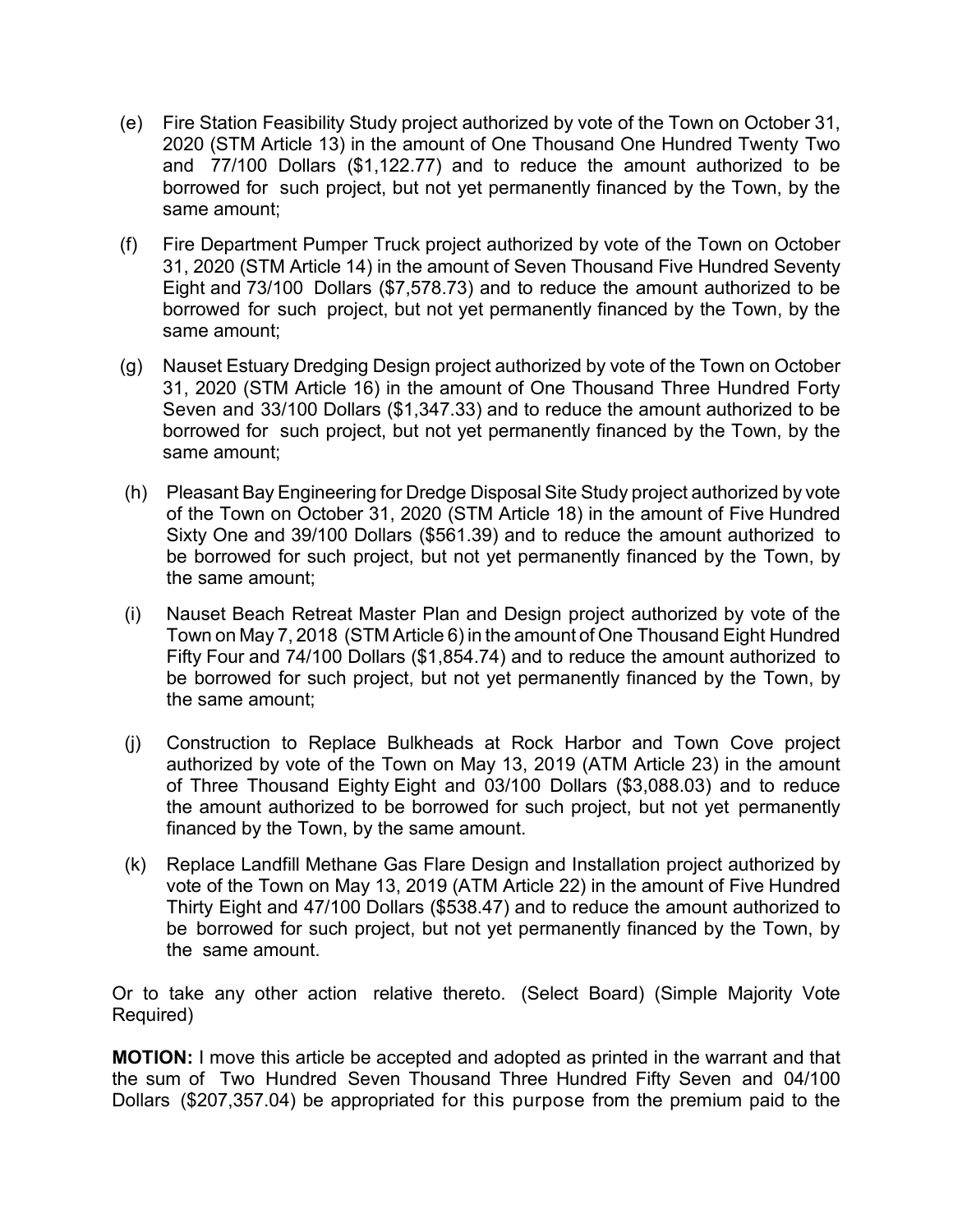Town upon the sale of the notes issued on February 5, 2021.

| SB: | $4 - YES$ | $0 - NQ$ | $0 - ABSTAIN$ |
|-----|-----------|----------|---------------|
| FC: | $5 - YES$ | $0 - NO$ | $0 - ABSTAIN$ |

**ACTION:** Voice vote motion passes by the necessary simple majority

### **ARTICLE 16. FUND UNANTICIPATED EMPLOYEE BUYOUTS**

To see if the Town will vote to transfer from Free Cash the sum of Sixty Thousand and 00/100 Dollars (\$60,000.00), or any other sum, to fund unanticipated employee-related buyouts, or to take any other action relative thereto. (Select Board) (Simple Majority Vote Required)

**MOTION:** I move this article be accepted and adopted as printed in the warrant and that the sum of Sixty Thousand and 00/100 Dollars (\$60,000.00) be transferred from Free Cash for this purpose.

| SB: | $4 - YES$ | $0 - NO$ | $0 - ABSTAIN$ |
|-----|-----------|----------|---------------|
| FC: | $5 - YES$ | $0 - NO$ | $0 - ABSTAIN$ |

**ACTION:** Voice voted, motion passes by the necessary simple majority

### **ARTICLE 17. FUND MEDIA EQUIPMENT UPGRADE IN THE NAUSET AND SKAKET MEETING ROOMS**

To see if the Town will vote to transfer from Free Cash the sum of Fifty Thousand and 00/100 Dollars (\$50,000.00), or any other sum, for the purpose of funding the media equipment upgrade in the Nauset and Skaket Meeting Rooms, or to take any other action relative thereto. (Select Board) (Simple Majority Vote Required)

**MOTION:** I move this article be accepted and adopted as printed in the warrant and that the sum of Fifty Thousand and 00/100 Dollars (\$50,000.00) be transferred from Free Cash for this purpose.

| SB: | $4 - YES$ | $0 - NO$ | $0 - ABSTAIN$ |
|-----|-----------|----------|---------------|
| FC: | $5 - YES$ | $0 - NO$ | $0 - ABSTAIN$ |

**ACTION:** Voice voted, motion passes by the necessary simple majority

### **ARTICLE 18. ADOPT AND FUND PROPOSED CHANGES TO GENERAL BYLAW CH. 40 – PERSONNEL**

To see if the Town will vote to adopt the changes to Chapter 40, Personnel, to implement the non-union 2019 Classification and Compensation study recommendations, and to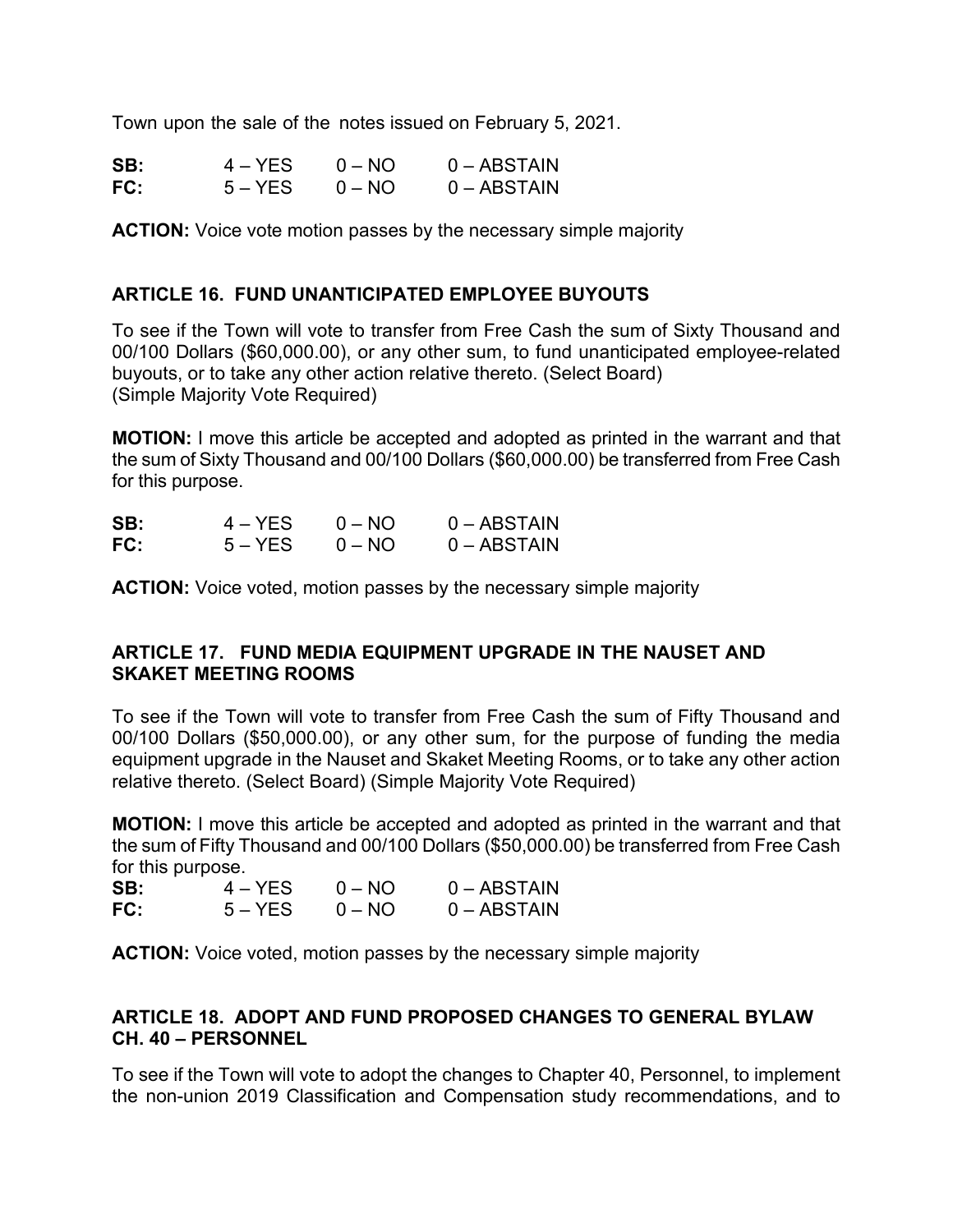raise and appropriate the sum of Eleven Thousand Six Hundred Eighty and 00/100 Dollars (\$11,680.00), or any other sum, to fund these changes, a copy of which is on file with the Town Clerk, or take any action relative thereto. (Select Board) (Simple Majority Vote Required)

**MOTION:** I move this article be accepted and adopted as printed in the warrant and that the sum of Eleven Thousand Six Hundred Eighty and 00/100 Dollars (\$11,680.00) be raised and appropriated for this purpose.

| SB: | 4 – YES   | $0 - NO$ | $0 - ABSTAIN$ |
|-----|-----------|----------|---------------|
| FC: | $5 - YES$ | $0 - NO$ | $0 - ABSTAIN$ |

**ACTION:** Voice voted, motion passes by the necessary simple majority

## **ARTICLE 19. ADOPT SEWER RULES AND REGULATIONS FEE SCHEDULE**

To see if the Town will vote, pursuant to the Orleans Code §94-8 A. and B., to authorize the Select Board to increase or set user fees, license fees and permit fees for the Sewer Use Rules and Regulations as set forth in the following schedule, effective November 1, 2021, or take any other action relative thereto. (Select Board)

| <b>Item</b>                                                  | <b>Remarks</b>      | Fee (USD)                                                    |
|--------------------------------------------------------------|---------------------|--------------------------------------------------------------|
| Sewer Main Tap Application<br>Fee                            | For up to 50 l.f.   | \$0.20 / ft, \$1,000.00 min                                  |
| Drain Layer's License                                        | Via Department      | \$100.00 per year                                            |
| <b>Connection Permit</b><br><b>Application Fee</b>           | Via Department      | \$0.50 / gal or \$250.00 min.<br>whichever is greater        |
| Exist. Cut, Cap or<br><b>Reconnect Permit</b><br>Application | Via Department      | \$50                                                         |
| <b>Failure to Connect after</b><br><b>Town Order</b>         | Via Department      | $$50$ /day                                                   |
| Shutoff / Turn on for non-<br>payment each                   | Via Department      | \$100.00 during workday<br>\$150.00 beyond normal<br>workday |
| Septic System<br><b>Abandonment Permit</b>                   | Via Board of Health | Per Board of Health                                          |
| <b>Street Opening Permit</b>                                 | Via Department      | Per the Department                                           |
| <b>State Highway Opening</b><br>Permit                       | Via MassDOT         | Per MassDOT                                                  |
| <b>Trench Permit</b>                                         | Via Department      | Per the Department                                           |
| Septage                                                      | Via Department      | \$0.10 / gallon                                              |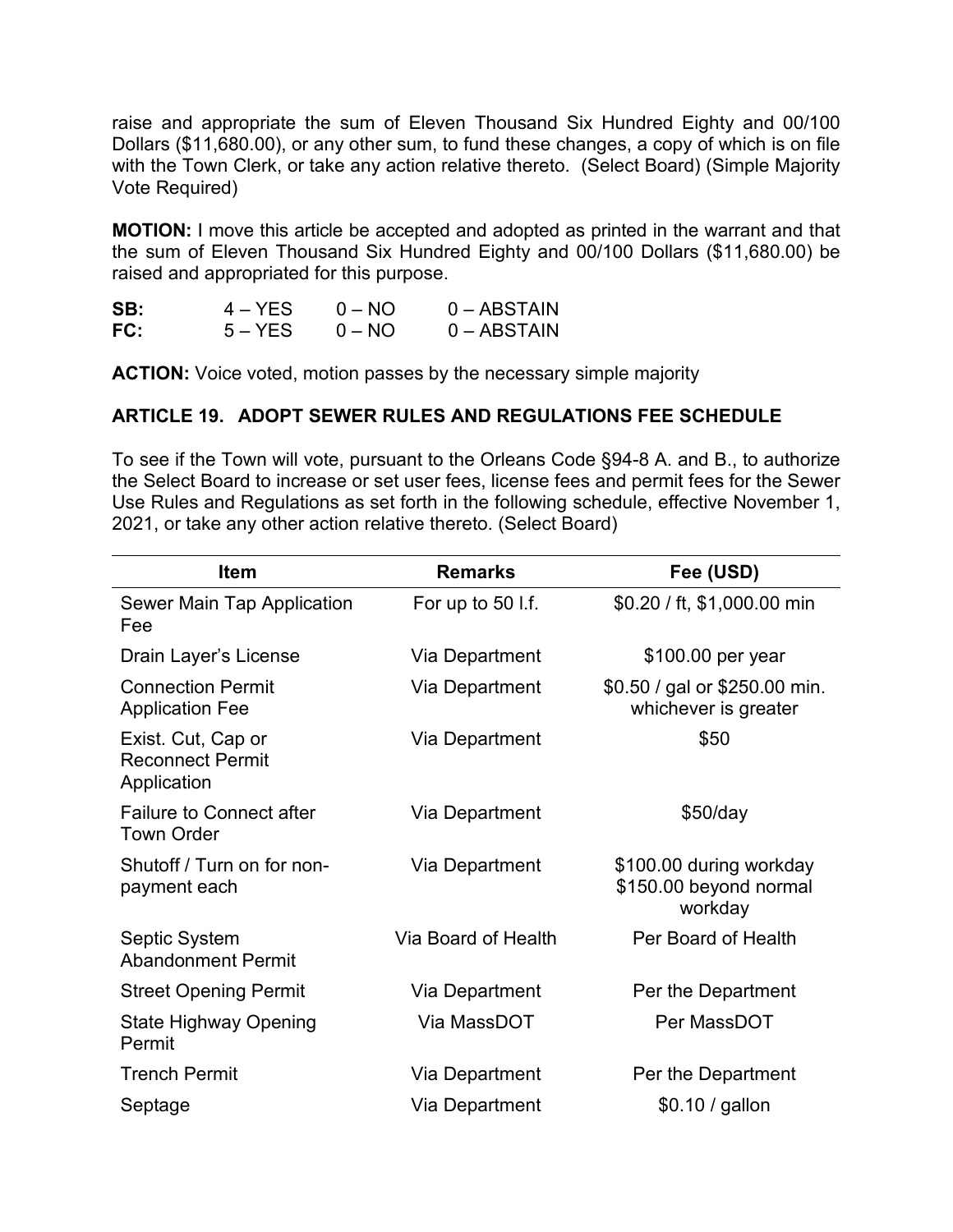| <b>Item</b>                                        | <b>Remarks</b>      | Fee (USD)                                                                     |
|----------------------------------------------------|---------------------|-------------------------------------------------------------------------------|
| Grease                                             | Via Department      | $$0.15 /$ gallon                                                              |
| Inspections                                        | Via Department      | <b>First Inspection</b><br>\$50.00 per hour<br>Minimum Charge = $$100$        |
|                                                    |                     | Additional Inspection(s)<br>\$75.00 per hour<br>Minimum Charge = $$150$       |
| Rates (billed quarterly)                           | Via Department      | <b>TBD</b>                                                                    |
| <b>Flow Offset Fee</b>                             | Via Department      | <b>TBD</b>                                                                    |
| <b>Privilege Fee</b>                               | Via Department      | <b>TBD</b>                                                                    |
| Demand Letter for<br><b>Delinquent Balances</b>    | Via Department      | \$10.00                                                                       |
| Interest Rate on Unpaid<br>Amounts                 | Via Department      | 14% per annum or as<br>amended by MGL Chapter<br>60, Sect. 57C                |
| <b>Return Check Fee</b>                            | Via Department      | 1% of check value, \$25 min.<br>or as amended by MGL<br>Chapter 60, Sect. 57A |
| Sewer Service Area<br><b>Expansion Application</b> | Via Department      | \$1,500.00                                                                    |
| <b>Annual Haulers License</b>                      | Via Board of Health | Per Board of Health                                                           |
| <b>FOG Management Plan</b><br><b>Submittal Fee</b> | Via Department      | \$500.00                                                                      |
| <b>FOG Permit</b>                                  | Via Department      | Up to 2 FOG Traps/Tanks                                                       |

\$100 / year More than 2 FOG Traps/Tanks Additional \$50 / year for each FOG Trap/Tank over 2 Exemptions to FOG yearly fee: Seasonal mobile food service units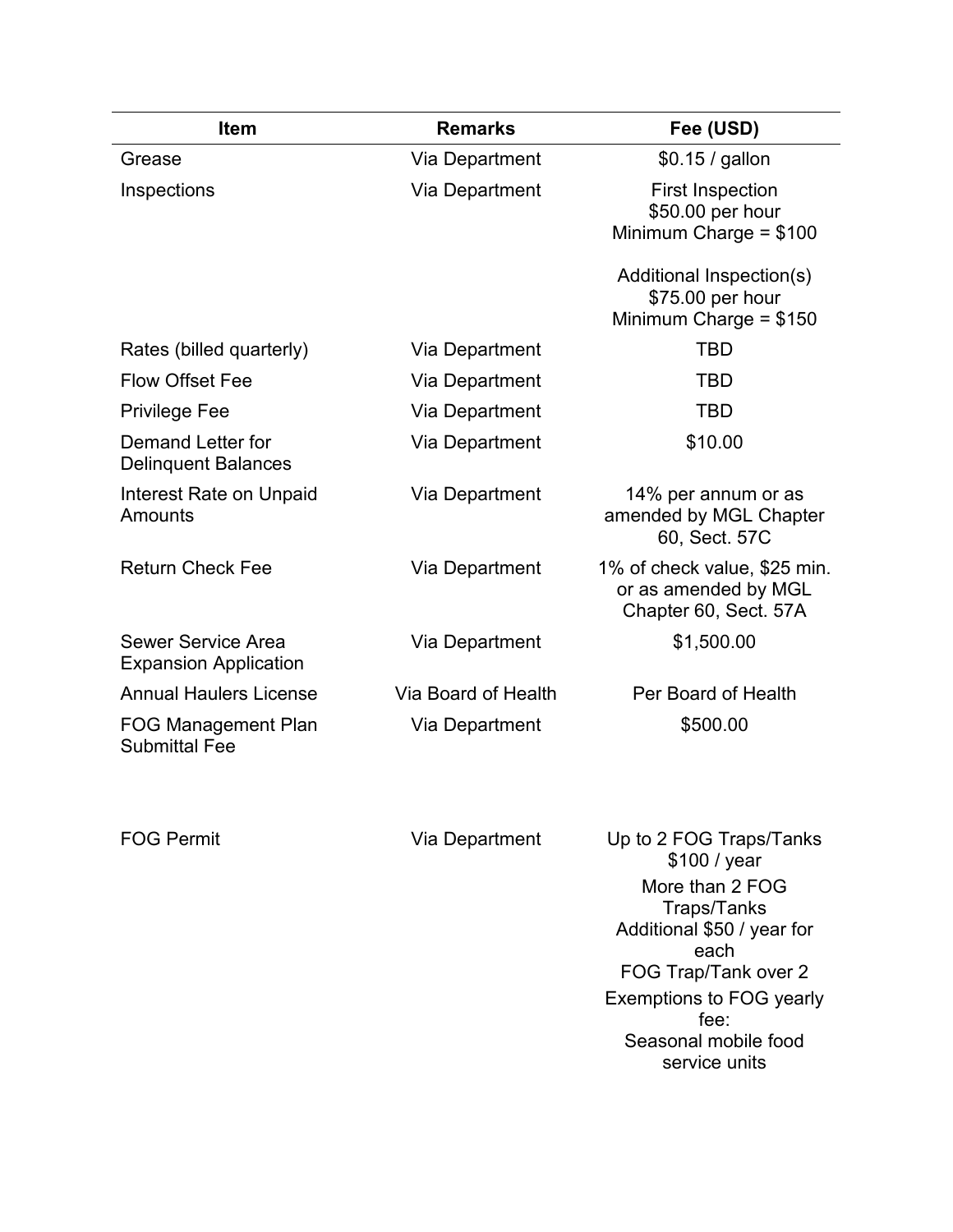| <b>Item</b>                                                                 | <b>Remarks</b> | Fee (USD)                                                                                                                                                           |
|-----------------------------------------------------------------------------|----------------|---------------------------------------------------------------------------------------------------------------------------------------------------------------------|
| <b>FOG Inspection</b>                                                       | Via Department | <b>First Inspection</b><br>\$50.00 per hour<br>Minimum Charge = $$200$                                                                                              |
|                                                                             |                | <b>Additional Inspection</b><br>\$75.00 per hour<br>Minimum Charge = \$500                                                                                          |
| <b>FOG Violations</b>                                                       | Via Commission | Failure to pump:<br>$1st$ Offense - \$100<br>$2nd$ Offense - \$1,000<br>3rd Offense - \$2,000<br>4 <sup>th</sup> Offense - petition BOH to<br>revoke food license   |
|                                                                             |                | Discharge Grease into<br>Sewer:<br>$1st$ Offense - \$3,000<br>2 <sup>nd</sup> Offense - \$6,000<br>3rd Offense - petition BOH<br>to temp. suspend food<br>license   |
|                                                                             |                | <b>Tampering with Monitoring</b><br>Device:<br>$1st$ Offense - \$1,000<br>$2nd$ Offense - \$2,000<br>3rd Offense - petition BOH<br>to temp. suspend food<br>license |
|                                                                             |                | Failure to Pay FOG fees:<br>Petition BOH to suspend<br>food license                                                                                                 |
| <b>Operation without FOG</b><br>Management Plan and/or<br><b>FOG Permit</b> | Via Board      | \$10,000 per year                                                                                                                                                   |

Notes:

- 1. All sewer billing is based upon ninety-five (95) percent of the water meter readings. If an irrigation deduct meter is present, then the sewer bill is based upon one hundred (100) percent of the water meter readings.
- 2. If the Department is unable to obtain a water reading, the sewer bill shall be based on a minimum usage of fifty (50) cu. ft. Once an actual reading is obtained, the following sewer bill will be adjusted to reflect the actual water used.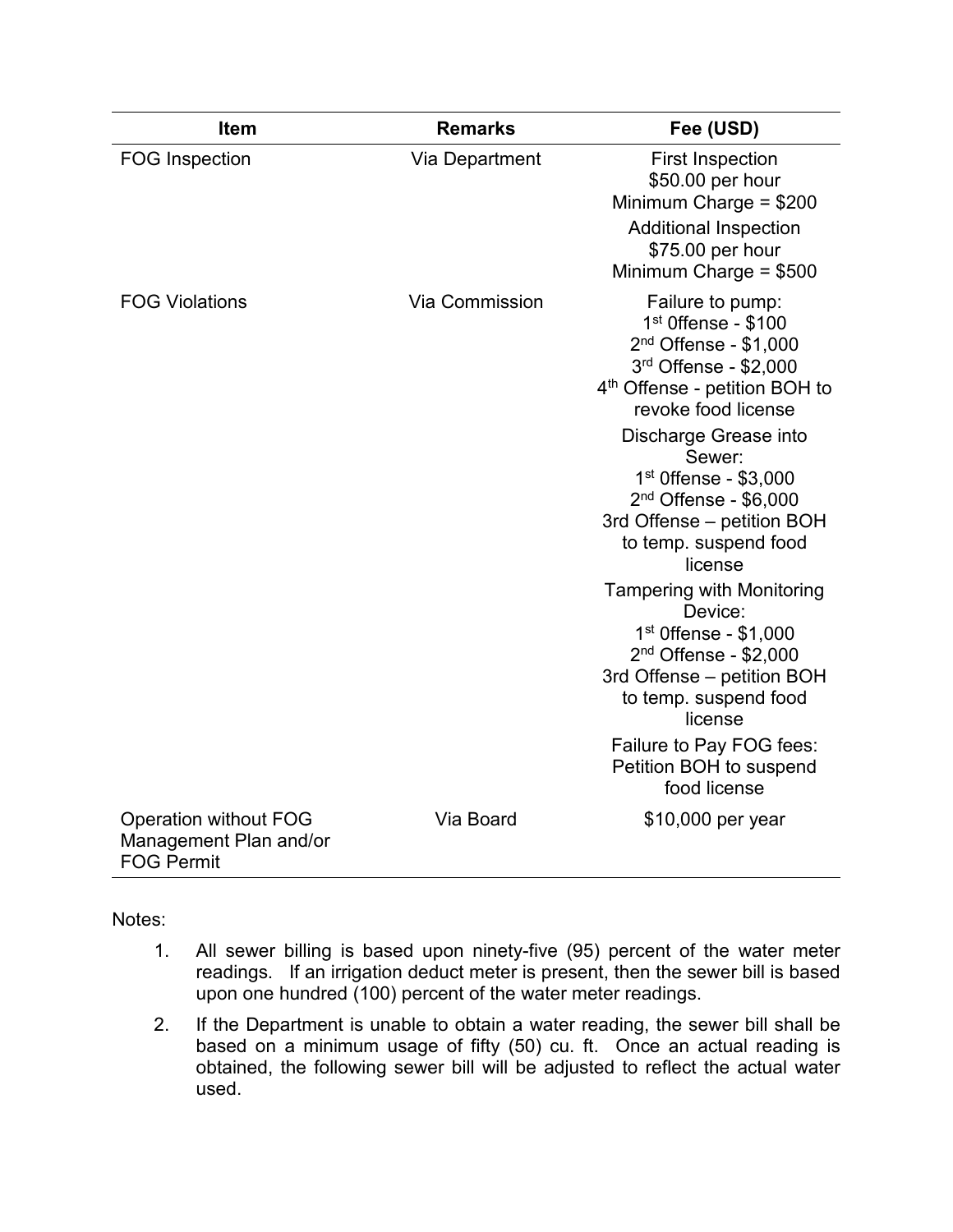- 3. Payments are due within thirty (30) calendar days after the bills are mailed.
- 4. All claims for adjustment of sewer bills shall be made in writing to the Department within thirty (30) calendar days after the date on the sewer bill. As per the General Laws of the Commonwealth, Chapter 165, Section 11 - Whoever unlawfully and intentionally injures, or suffers to be injured, a water meter belonging to a city, town, district, or company engaged in supplying water, or prevents such meter from duly registering the quantity of water supplied through it, or hinders or interferes with its proper action or just registration, or attaches a pipe to a main or pipe belonging to a city, town, district or water company, or otherwise uses or causes to be used the water supplied by a city, town, district or company without the consent of the same, unless it passes through a meter set by such city, town, district or company, shall be punished by a fine of triple the amount of damages sustained thereby or one thousand dollars (\$1,000), whichever is greater or by imprisonment for not more than one year, or both. Damages shall include the value of the water and sewer used and the cost of labor and equipment repair and replacement.

(Simple Majority Vote Required)

**MOTION:** I move that this article be accepted and adopted as printed in the warrant.

| SB: | $4 - Yes$ | $0 - No$ | 0 – Abstain   |
|-----|-----------|----------|---------------|
| FC: | $5 - Yes$ | $0 - No$ | $0 -$ Abstain |

**ACTION:** Voice voted, motion passes by the necessary simple majority

# **ARTICLE 20. ADOPT SEWER ASSESSMENT GENERAL BYLAW**

To see if the Town will vote to adopt Chapter 6, Sewer Assessment, as follows:

### § 6-1. **General**

The Town of Orleans ("Town"), acting through its Board of Water and Sewer Commissioners ("Commission") and as approved by the Select Board shall assess one hundred (100) percent cost of the wastewater collection system and pumping stations upon those properties that benefit from the project. In assessing one hundred percent of the costs for the wastewater collection system and pumping stations, the Town shall determine what portion of such costs shall be assessed as betterment assessment and what portion shall be assessed as a privilege fee.

One hundred (100) percent of the costs of the wastewater treatment facility, effluent disposal and non-traditional technologies shall be paid by property taxes.

Property owners which abut the wastewater system are responsible for one hundred (100) percent of the cost to connect to the Town's wastewater system. Refer to the **Sewer Use Rules and Regulations** for additional information and requirements.

### § 6-2. **Statutory authority**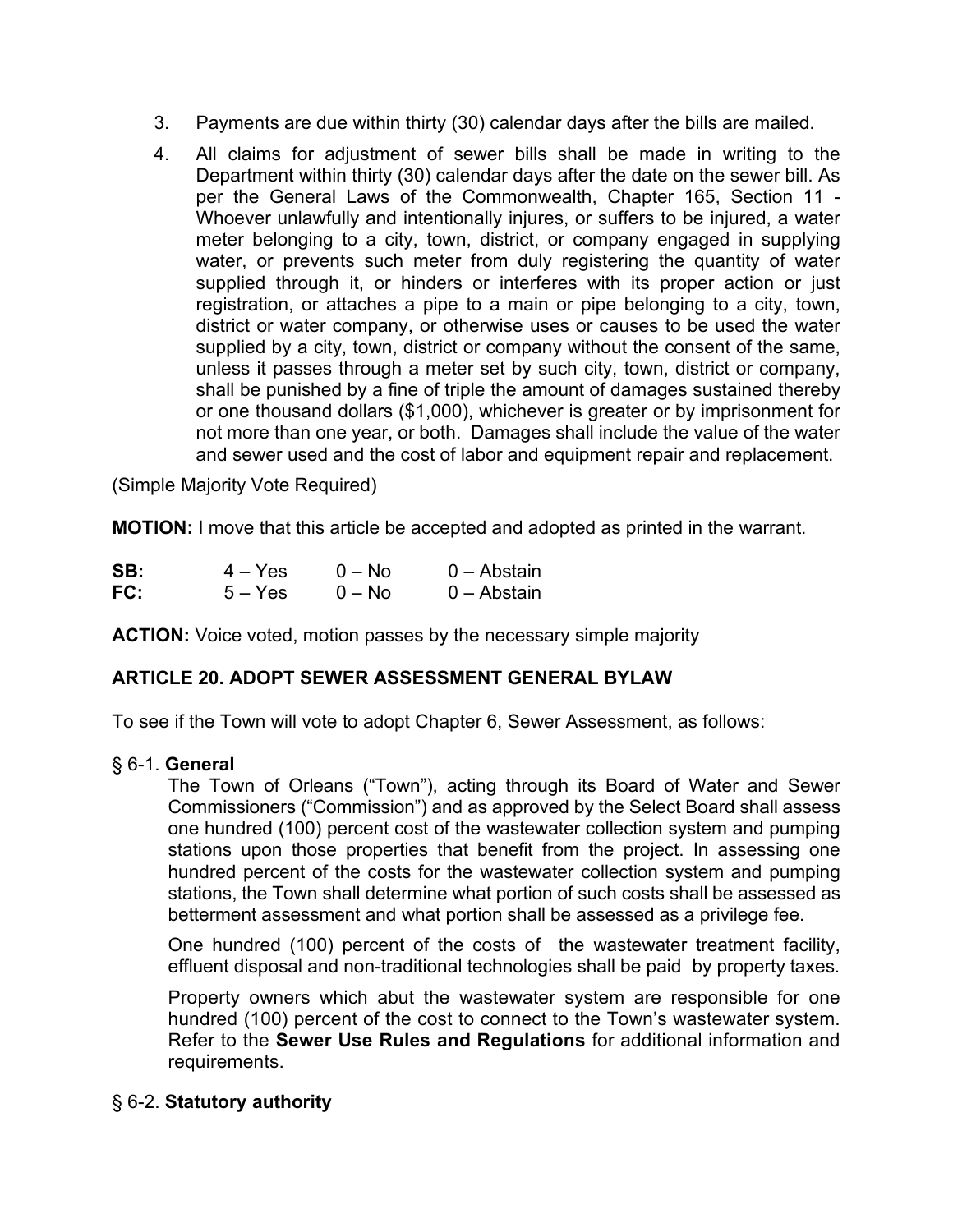The authority to assess betterments, as well as the permitted methodologies for doing so, are described in MGL c. 80, Betterments, and MGL c. 83 Sewers, Drains and Sidewalks. See also the Orleans Town Charter Chapter 6, Section 6-8-3.

# § 6-3. **Assessment based on uniform unit method**

- 1. The Commission in assessing betterment assessments shall assess the owners of land abutting a public sewer installed by the Town by a rate based upon the uniform unit method. Sewer assessments shall be determined utilizing sewer unit values.
- 2. A single Sewer Unit shall be equal to the residential water usage for the residential properties abutting the wastewater system as defined in the **Sewer Use Rules and Regulations**.

### § 6-4. **Sewer unit calculation**

- A. The Commission shall assess sewer betterments based upon water usage. An average daily water usage for the residential properties shall be calculated based upon the prior three (3) year average ending with the most recent billed water cycle immediately preceding the date of the project's substantial completion.
- B. Residential and Non-Residential properties shall be assigned a sewer unit(s) based on their daily water usage relative to the average of residential uses, provided that the number of sewer units for any residential or non-residential property shall not be less than one (1) sewer unit.
- C. Properties abutting a sewered street shall be assessed by a rate proportional to the value assigned to the sewer unit(s) at the time of the assessment.
- D. The total assessments shall not exceed the local share of the total sewer project traditional collection costs, which shall include total costs of engineering, survey and design, construction, land acquisition, construction engineering services, legal services, the cost of borrowing funds and all related contingencies less all state and federal aid received.
- E. Residential undeveloped. Sewer units shall be calculated on the basis of the highest and best use permitted as a right of the zoning then in effect. Potential single family, multi-family, and condominiums and other similar uses shall be converted into sewer units on the basis of residential equivalents. Refer to Paragraph H.4 for volume calculation.
- F. Non-residential, undeveloped. Sewer units shall be calculated on the basis of the highest and best use permitted as a right of the zoning then in effect. Potential non-residential, commercial, industrial, semipublic and other similar uses shall be converted into sewer units on the basis of residential equivalents. Refer to Paragraph H.4 for volume calculation.
- G. If a property abuts a private or unaccepted way within which a public sewer has been installed, the Board shall assess the betterment assessment against said property.

# § 6-5. **Method of assessing betterments; order of assessment**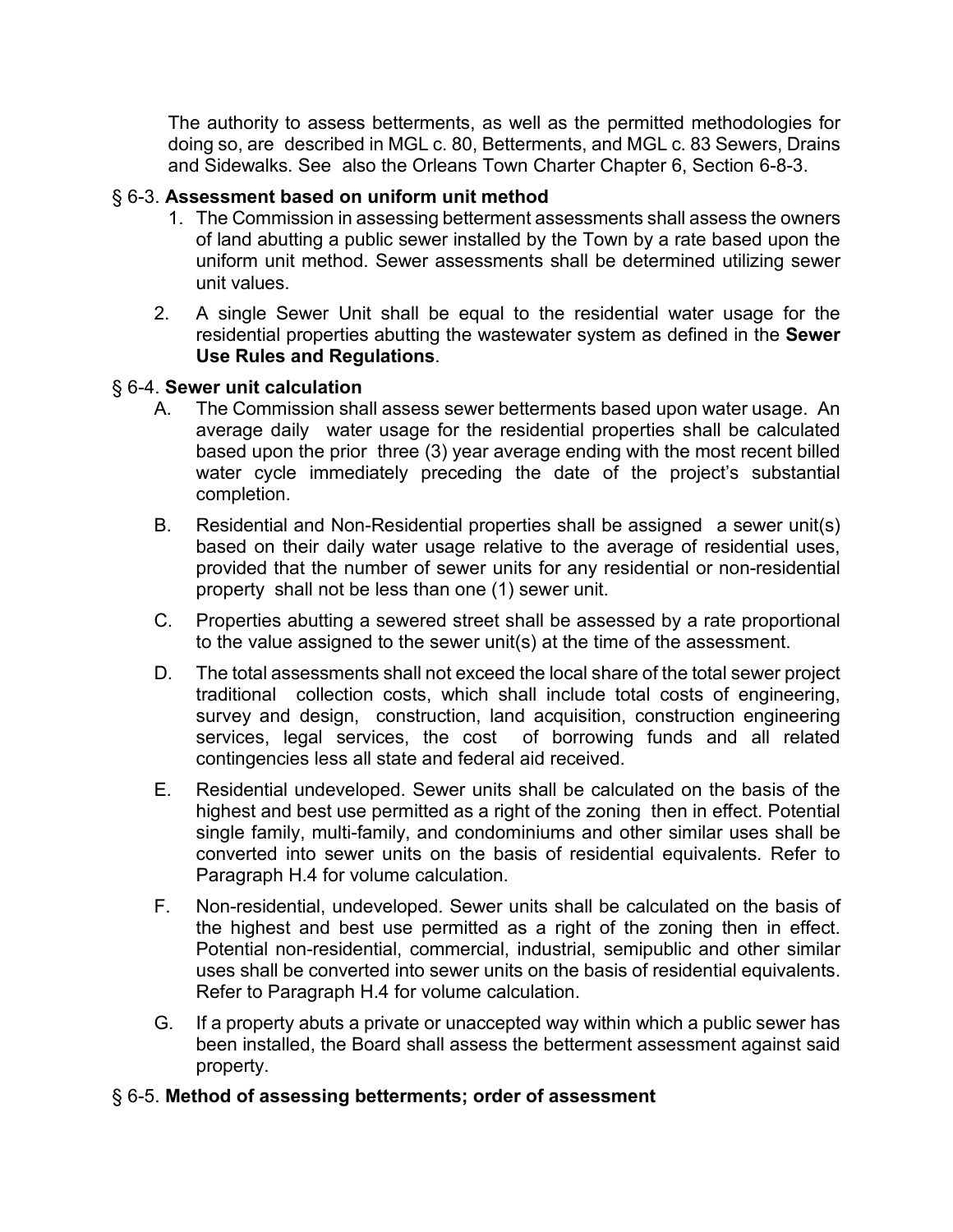The Commission shall levy, by preparing an order of assessment, assessments against all properties abutting a sewered street. In the order of assessment, the Town shall designate the owner of each parcel, as of the preceding January 1, as liable to assessment under the provisions of the General Laws.

#### § 6-6. **Time of assessment**

The time of assessment for lands abutting the sewered street shall be in accordance with the provisions of M.G.L. c. 80, §1.

### § 6-7. **Betterment payment**

- A. General. Except as herein provided, the provisions of the General Laws relative to the assessments, apportionment, division, reassessment, abatement and collection of sewer assessments, to liens therefore and to interest thereon, shall apply to assessments made under this article, and the Tax Assessor and Town Treasurer/Collector shall have all the powers conveyed by the General Laws.
- B. Betterment Payment Options
	- 1. Lump-sum betterment. The lump sum betterment payment for an assessed property shall be equivalent to the product of the total number of sewer units designated upon said property and the appropriated value for one sewer unit at the time of assessment.
	- 2. Apportionment of betterment payment. Property owners shall have the option to finance betterment payments through apportionment for up to thirty (30) years. The interest rate charged by the Town may be up to two (2) percent greater than the project bond premium rate being paid by the Town for the construction of the wastewater system project.

### § 6-8. **Sewer privilege fees**

- A. For the purpose of the Sewer Assessment Bylaw, a privilege fee shall be equivalent to one hundred (100) percent, adjusted by the Consumer Price Index (Engineering News Record Index) at the time of the assessment, of the calculated betterment assessment value pertinent to each property as determined under Section D. of this **Sewer Assessment Bylaw**. Sewer privilege fees shall be levied at the time of connection to the public sewer system. Property owner options for payment of said fees shall be per Section D. of this **Sewer Assessment Bylaw**.
- B. For those properties not abutting the sewer line, but tying into the system at a future date, the time of assessment of privilege fee shall be the date upon which that property owner applies to connect into the sewer system. Payment shall be made prior to the issuance of approval by the Department of Public Works and Natural Resources of the Town or authorized representative.
- C. Private sewer extension. If a developer or a person other than the Town, or duly authorized representative of same, constructs a sewer extension to the Town's wastewater system, the Town shall assess a sewer privilege fee in lieu of betterment assessment against each property tying into said sewer extension.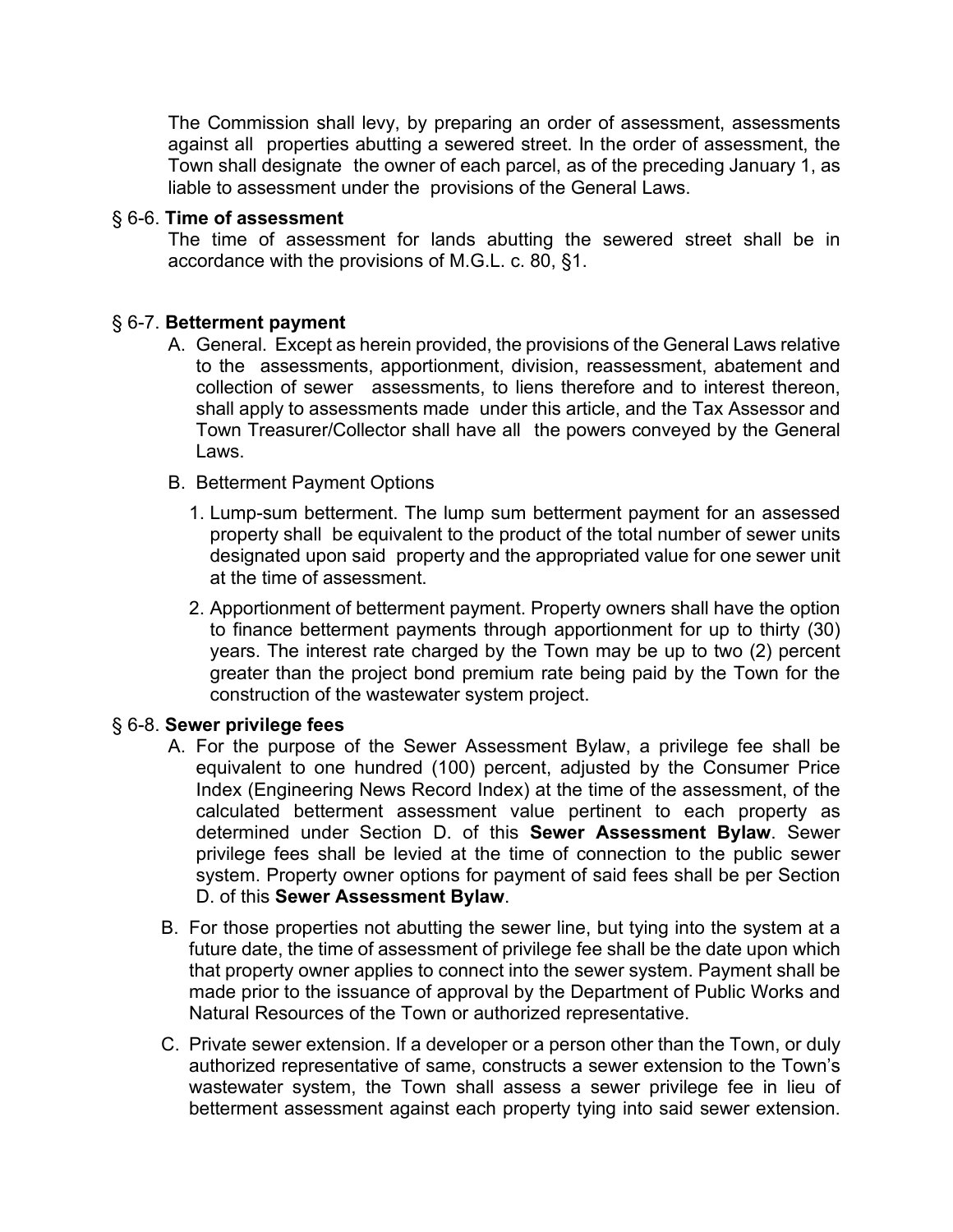The time of assessment of privilege fee shall be the date upon which the developer or person applies to connect into the sewer system. Payment shall be made prior to the issuance of approval by the Department of Public Works and Natural Resources of the Town or authorized representative.

- D. Calculation of wastewater flows shall be based on one of the following as approved by the Commission:
	- 1. Documented facilities with at least two (2) years of water use data in Orleans;
	- 2. Documented similar facilities with at least two (2) years of water use data; or
	- 3. Sixty (60) percent of 310 CMR 15 The State Environmental Code, Title 5: Standard Requirements for the Siting, Construction, Inspection, Upgrade and Expansion of On-Site Sewage Treatment and Disposal Systems and for the Transport and Disposal of Septage.
- E. In addition, the developer and/or property owners connecting to private sewer extensions shall bear the burden of all costs, including engineering, survey and design, construction, land acquisition and legal services, related to the following:
	- 1. Preparation of design plans and specifications for the private sewer extensions to be accepted as part of the Town's wastewater system, shall be prepared by a Civil or Environmental professional engineer registered in the Commonwealth of Massachusetts. The design plans and specifications shall be in accordance with the Town's **Sewer Use Rules and Regulations**.
	- 2. Application fees for a building sewer installation permit shall be in accordance with the Town's **Sewer Use Rules and Regulations**.
	- 3. Inspection fees related to the installation of the private sewer extension tying into the Town's wastewater system shall be in accordance with the Town's **Sewer Use Rules and Regulations**.
- F. Costs associated with the design and construction of a private sewer extension shall be considered separate to the sewer privilege fee. Payments or method of payment related to these costs shall not be reflected within the sewer privilege fee.

### § 6-9. **Compensatory Sewer privilege fees**

- A. Undeveloped Property. In the situation where a betterment has been assessed to an undeveloped property based upon the number of sewer units required by Section D., paragraph 4 and paragraph 5 of this **Sewer Assessment Bylaw** and said property is ultimately developed to accommodate a number of sewer units in excess of the number used for determining the betterment assessment, the Town shall assess a compensatory sewer privilege fee.
- B. Developed Property. In the situation where a betterment has been assessed to a developed property based upon the number of sewer units required by this **Sewer Assessment Bylaw**, and the usage of said property is changed or increased, which results in a number of sewer units in excess of the number used for determining the betterment assessment, the Town shall assess a compensatory sewer privilege fee.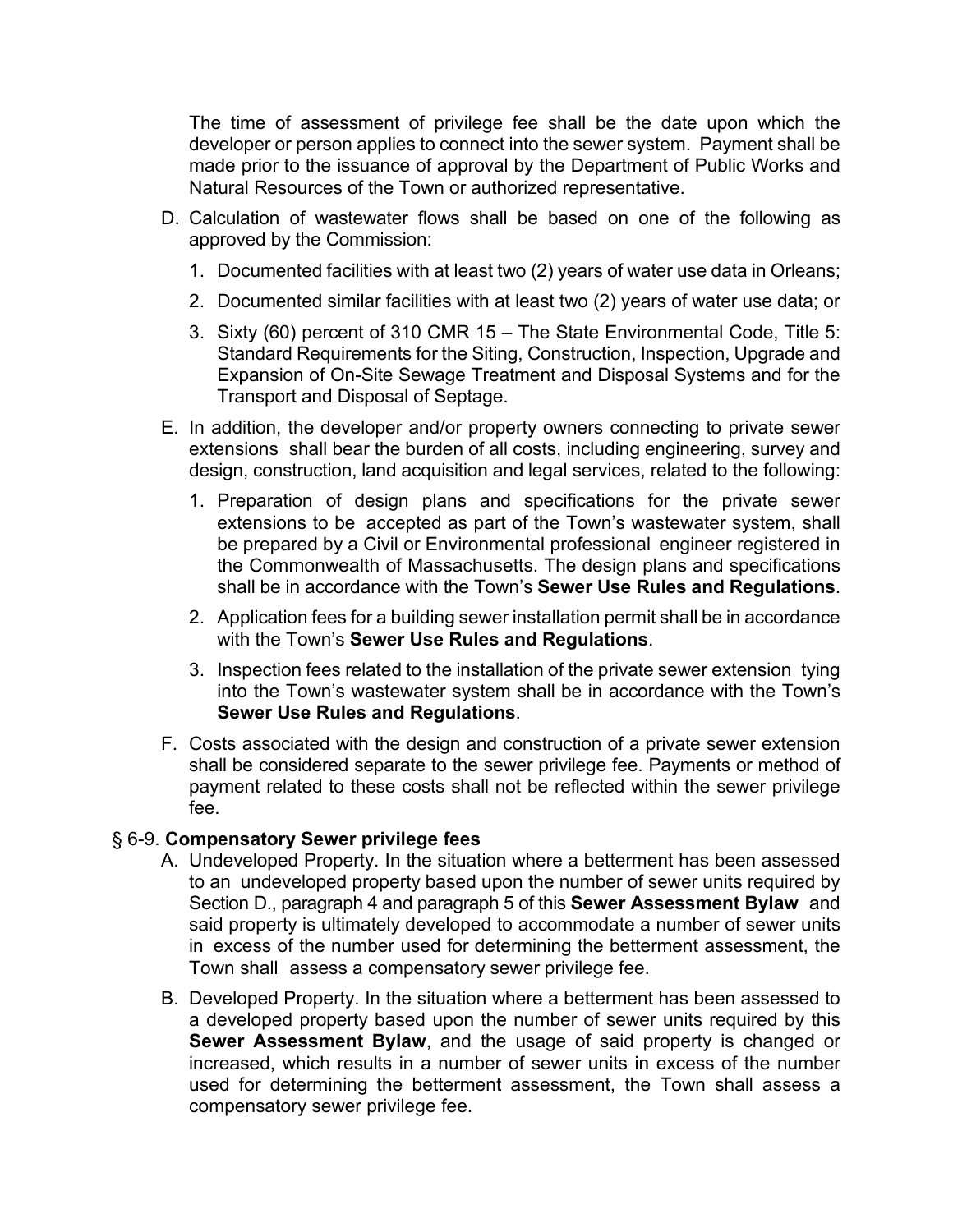- C. The compensatory sewer privilege fee shall be equivalent to that sum of money that would have been charged, as a betterment assessment upon the property at the time of the original assessment and adjusted by the Consumer Price Index (Engineering News Record Index) at the time of the assessment, under the conditions to which they have changed or increased, less than the amount of the original assessment. The time of assessment of the compensatory sewer privilege fee shall be the date upon which the developer or person applies to connect into the sewer system. Payment shall be made prior to the issuance of approval by the Department of Public Works and Natural Resources of the Town or its authorized representative.
- D. All rules and regulations governing the payment and method of payment related to betterment assessments, as designated in this **Sewer Assessment Bylaw**, and the Town's **Sewer Rules and Regulations** shall apply.
- E. The Commission is authorized to take any other action necessary or appropriate to accomplish the establishment and recovery of such betterment assessments.

#### § 6-10. **Regulations**

The Commission is authorized to promulgate regulations to carry out the purpose and intent of this Bylaw.

#### § 6-11. **Sewer connection costs**

All costs of connecting individual properties to the Town's wastewater system shall be at the sole cost and expense of the property owner. See also the provisions of Paragraph A above.

### § 6-12. **Hardship**

Hardships shall be applied for and approved in accordance with the applicable statutory real estate property tax exemptions sections of the Town Charter for all qualified residents of the Town of Orleans.

#### § 6-13. **Appeals**

Property owners may appeal to the Commission for exemption from, modification of, or reconsideration of any decision pertaining to this **Sewer Assessment Bylaw**.

Petition for abatement; filing, etc. shall be made in accordance with MGL Chapter 80, Section 5 and the Town's **Sewer Abatement General Guidelines**.

The Commission shall render a decision within sixty (60) days of receipt of the appeal, unless continued by the Commission. If no decision is rendered, then the appeal is approved.

#### § 6-14. **Severability**

If any provisions of this **Sewer Assessment Bylaw** or the application thereof to any person or circumstance is held invalid, such invalidity shall not affect other provisions or applications of this **Sewer Assessment Bylaw** which can be given effect without such invalid provisions or applications.

Or take any other action relative thereto. (Board of Water & Sewer Commissioners) (Simple Majority Vote Required)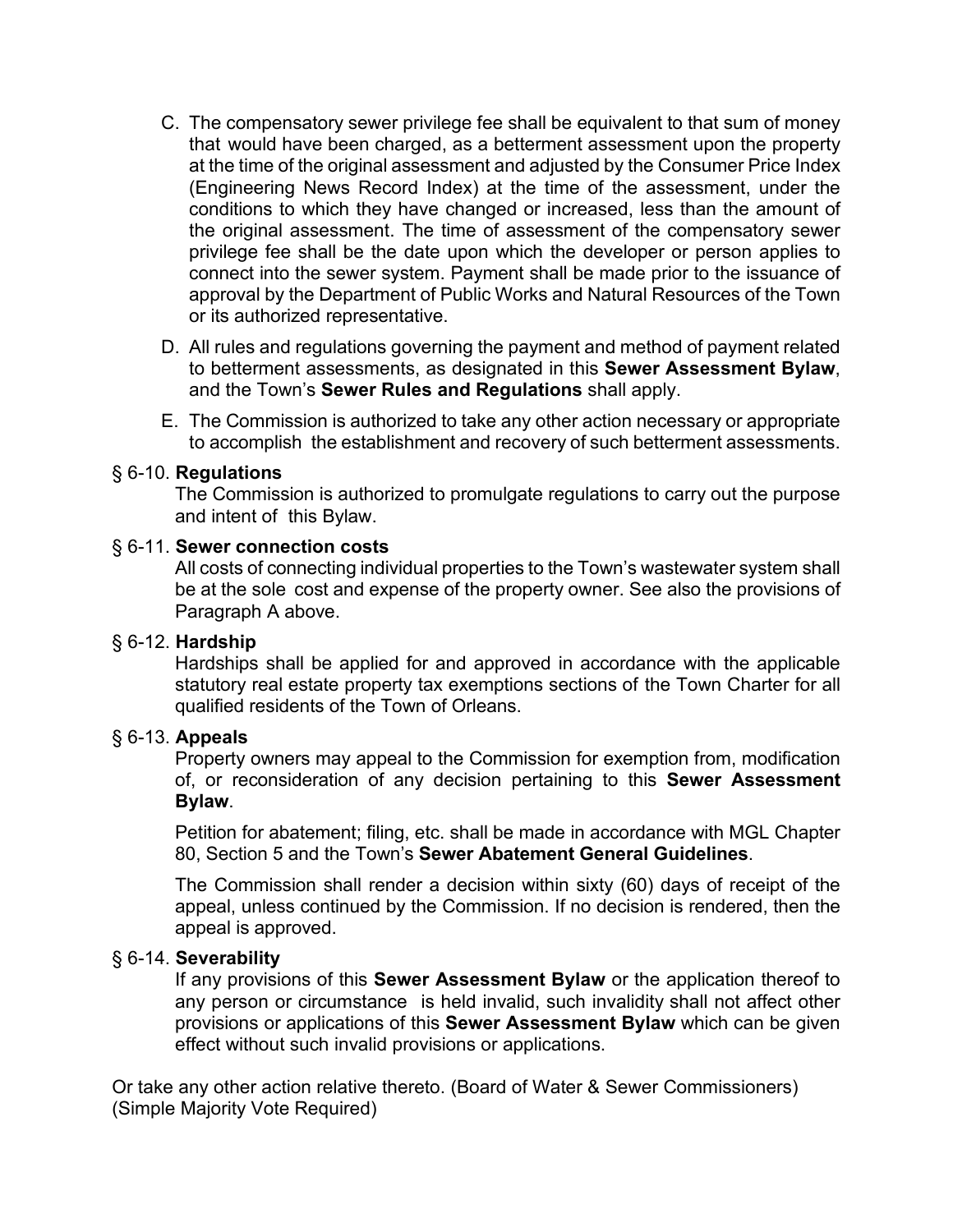**MOTION:** I move that this article be indefinitely postponed.

| SB: | $4 - Yes$ | $0 - No$ | 0 – Abstain |
|-----|-----------|----------|-------------|
| FC: | $5 - Yes$ | $0 - No$ | 0 – Abstain |

**ACTION:** Voice voted, motion passes by the necessary simple majority

# **ARTICLE 21. AUTHORIZE CHANGES IN FEE SCHEDULE FOR RECREATION**

To see if the Town will vote, pursuant to the Orleans Code §94-8 A. and B., to authorize the Select Board to increase or set user fees, license fees and permit fees for the Recreation Department as set forth in the following schedule, changes in bold, effective November 1, 2021, or take any other action relative thereto. (Select Board)

| 630<br><b>Recreation</b>                  | Current           | <b>Proposed in bold</b> |
|-------------------------------------------|-------------------|-------------------------|
| Summer Program res/non-res                | \$125/\$150 6 wks | \$125/\$180 6 wks       |
|                                           | \$75/\$95 3 wks   | \$75/\$95 3 wks         |
|                                           | \$40/\$40/day     | \$20/\$40/day           |
| Swimming Lessons res/non-res              | \$25/\$45 6 wks   | \$25/\$100 6 wks        |
| Youth Clinics (Tennis, Soccer, Basketball |                   |                         |
| Lessons)                                  | \$15/\$15         | \$30/\$30               |

(Simple Majority Vote Required)

MOTION: I move that this article be accepted and adopted as printed in the warrant.

| SB: | $4 - Yes$ | $0 - No$ | $0 -$ Abstain |
|-----|-----------|----------|---------------|
| FC: | $5 - Yes$ | $0 - No$ | $0 -$ Abstain |

**ACTION:** Voice voted, motion passes by the necessary simple majority

## **ARTICLE 22. FUND WASTEWATER MASTER PLAN FOR FRESHWATER PONDS AND TONSET ROAD AND ROCK HARBOR WATERSHED AREAS**

To see if the Town will vote to transfer from the Wastewater Special Purpose Stabilization Fund the sum of Two Hundred Fifty Thousand and 00/100 Dollars (\$250,000.00), or any other sum, for the purpose of funding a Wastewater Master Plan for Freshwater Ponds and Tonset Road and Rock Harbor Watershed Areas, including all expenses incidental and related thereto; and further authorize the Select Board and/or Town Administrator to apply for and accept any Federal, State, County or other funds that may be available for this purpose and to enter into Intermunicipal Agreements for acceptance of any such grants or funds which shall be used to offset the total appropriation authorized herein, or to take any other action relative thereto. (Select Board) (2/3 Vote Required)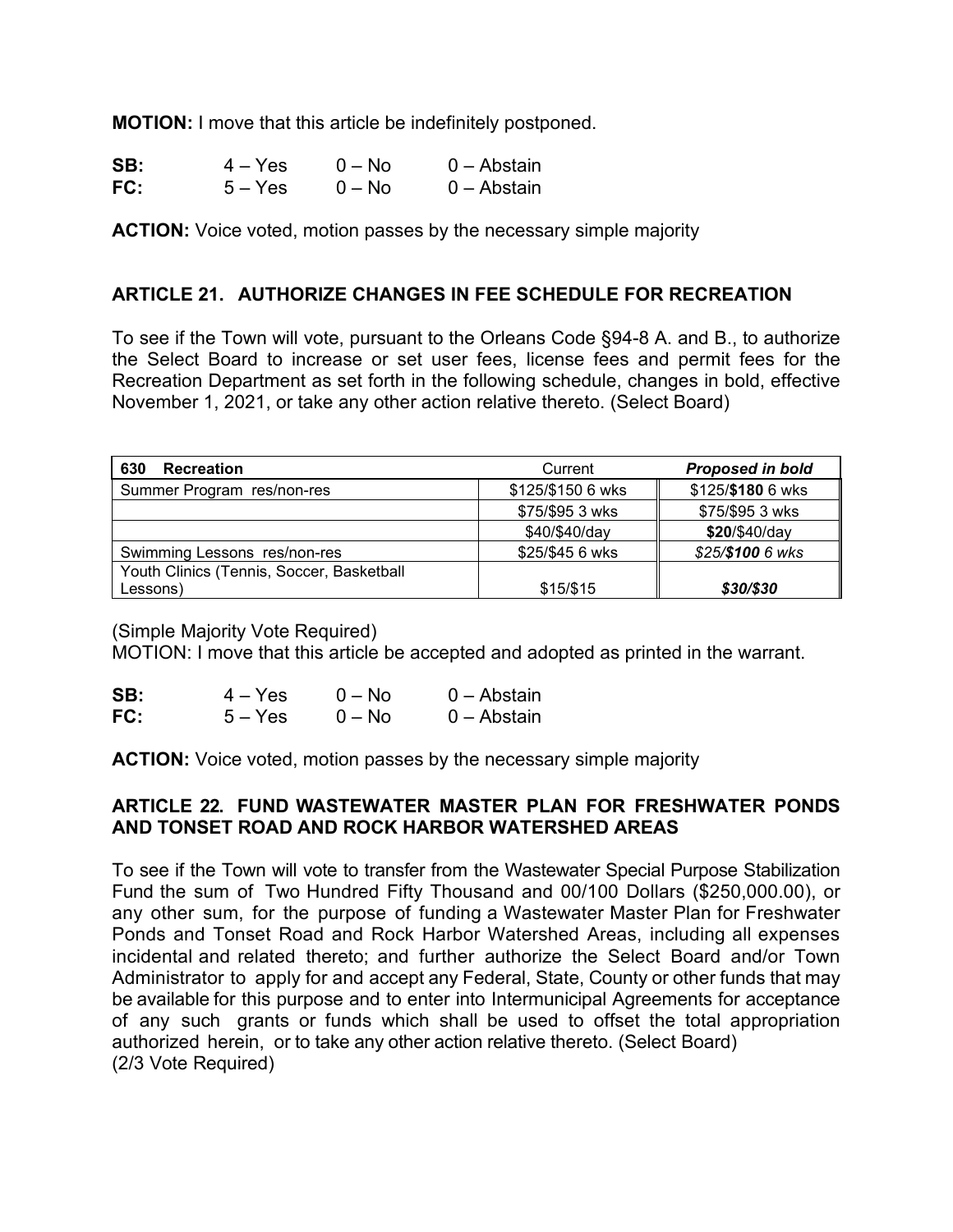**MOTION:** I move that this article be accepted and adopted as printed in the warrant and that the sum of Two Hundred Fifty Thousand and 00/100 Dollars (\$250,000.00), be transferred from the Wastewater Stabilization Fund.

**SB:** 4 – Yes 0 – No 0 – Abstain **FC:** 5 – Yes 0 – No 0 – Abstain

**ACTION:** Yes = 287 No = 13 motion passes by the necessary 2/3 majority

### **ARTICLE 23. FUND EMERGENCY RADIO EQUIPMENT REPLACEMENT IN FIRE/RESCUE DEPARTMENT**

To see if the Town will vote to transfer from Ambulance Receipts Reserved for Appropriation the sum of One Hundred Thirty Five Thousand Eight Hundred Eighty and 00/100 Dollars (\$135,880.00), or any other sum, for the purpose of funding the Town share of the cost to replace the existing emergency 800MHZ radio equipment in the Fire/Rescue Department; or to take any other action relative thereto. (Select Board) (Simple Majority Vote Required)

**MOTION:** I move this article be accepted and adopted as printed in the warrant and that the sum of One Hundred Thirty Five Thousand Eight Hundred Eighty and 00/100 Dollars (\$135,880.00) be transferred from Ambulance Reserves for this purpose.

| SB: | $4 - YES$ | $0 - NO$ | $0 - ABSTAIN$ |
|-----|-----------|----------|---------------|
| FC: | $5 - YES$ | $0 - NO$ | $0 - ABSTAIN$ |

**ACTION:** Voice voted, motion passes by the necessary simple majority

### **ARTICLE 24. FREE CASH TRANSFER TO GENERAL STABILIZATION FUND**

To see if the Town will vote to transfer from Free Cash the sum of Six Hundred Ten Thousand Three Hundred Eighty Two and 00/100 Dollars (\$610,382.00), or any other sum, to the Town's General Stabilization Fund, or to take any other action relative thereto. (Select Board) (Simple Majority Vote Required)

**MOTION:** I move this article be accepted and adopted as printed in the warrant and transfer from Free Cash the sum of Six Hundred Ten Thousand Three Hundred Eighty Two and 00/100 Dollars (\$610,382.00) to the Town's General Stabilization Fund for this purpose.

| SB: | $4 - YFS$ | $0 - NO$ | $0 - ABSTAIN$ |
|-----|-----------|----------|---------------|
| FC: | $5 - YES$ | $0 - NO$ | $0 - ABSTAIN$ |

**ACTION:** Voice voted, motion passes by the necessary simple majority